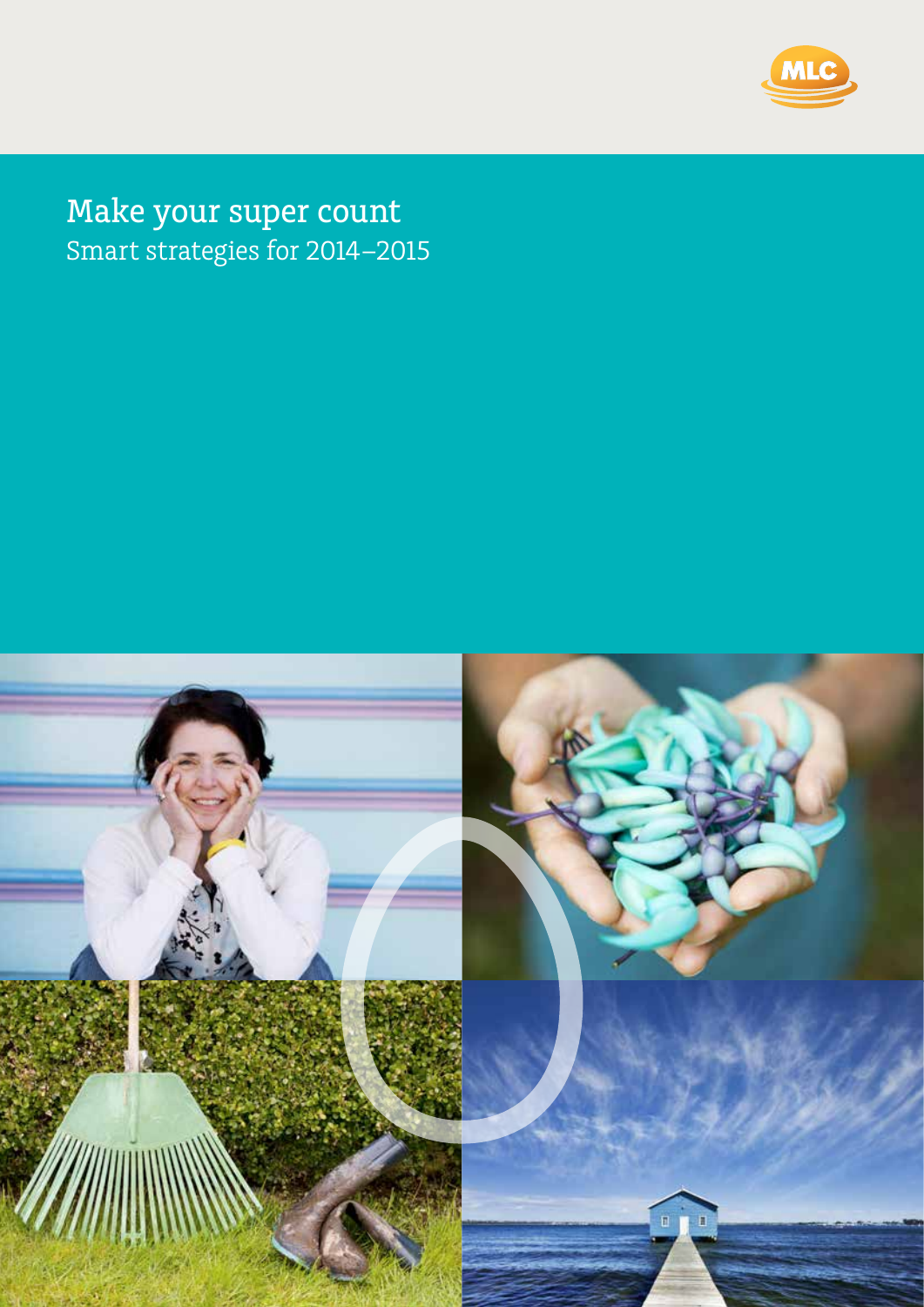Superannuation is one of the best places to accumulate wealth and save for your retirement. *The main reason, of course, is the favourable tax treatment.*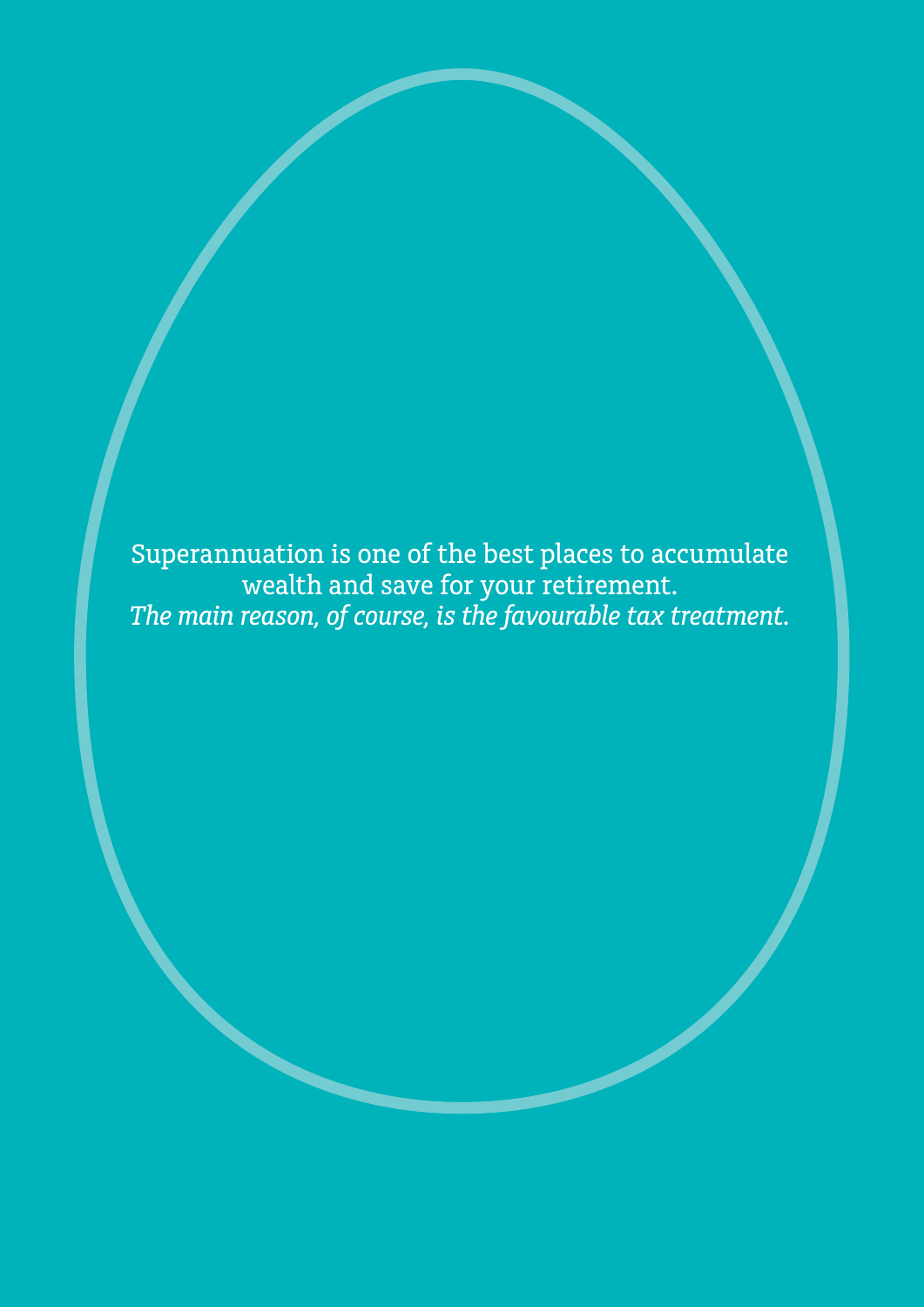# **Contents**

| <b>What is Super smart?</b>                                                       | 4  |
|-----------------------------------------------------------------------------------|----|
| <b>Public offer versus self-managed super</b>                                     | 5  |
| <b>Strategies at a glance</b>                                                     | 6  |
| <b>Strategy 1 - Boost savings and minimise tax via salary sacrifice</b>           | 7  |
| <b>Strategy 2</b> – Divert cashflow from your home loan into super                | 9  |
| <b>Strategy 3 - Grow your super without reducing your income</b>                  | 11 |
| <b>Strategy 4 - Invest non-super money in super</b>                               | 13 |
| <b>Strategy 5 - Top up your super with help from the Government</b>               | 15 |
| <b>Strategy 6 - Contribute to super and offset capital gains tax</b>              | 17 |
| <b>Strategy 7 - Purchase Life and TPD insurance tax-effectively</b>               | 19 |
| <b>Strategy 8 - Convert business capital into tax-free</b><br>retirement benefits | 21 |
| <b>Frequently Asked Questions</b>                                                 | 23 |
| <b>Glossary</b>                                                                   | 29 |
| <b>Your notes</b>                                                                 | 33 |

#### **Important information**

The strategies covered in this booklet assume the super fund is a complying fund (see Glossary). The information and strategies provided are based on our interpretation of relevant superannuation, social security and taxation laws as at 1 July 2014. Because these laws are complex and change frequently, you should obtain advice specific to your own personal circumstances, financial needs and investment objectives, before you decide to implement any of these strategies. The investment returns shown in the case studies are hypothetical examples. They do not reflect historical or future returns of any specific financial products.

MLC is not a registered tax agent. If you wish to rely on the general tax information contained in this guide to determine your personal tax obligations, we recommend that you seek professional advice from a registered tax agent.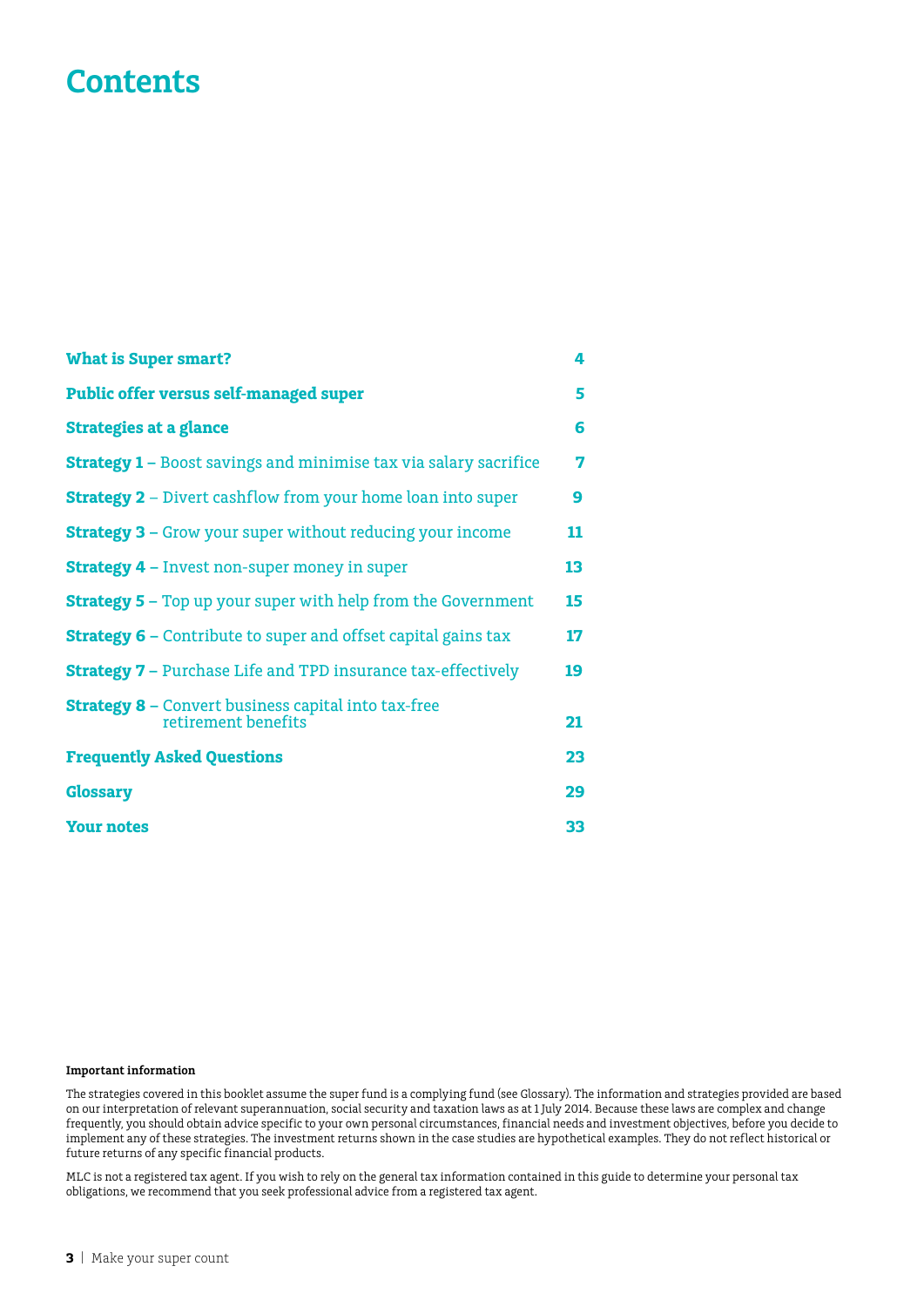# **What is Super smart?**

When you invest in super, earnings are generally taxed at a maximum rate of 15%. A low tax rate means your money can grow faster than investments that are taxed at a higher rate.

Depending on your circumstances, there may be some other great incentives – like claiming a tax deduction for your own contributions or receiving a co-contribution from the Government.

Also, when you reach age 60 or over, all the benefits you receive from a taxed super fund will generally be tax-free.

However, to get the most out of super you need to be 'super smart'. You need to understand how the rules work and use them to your advantage. You also have to keep up with the latest rule changes so you can take appropriate action.

In this booklet, we outline eight clever strategies that could help you achieve your lifestyle and financial goals. Each of these strategies has long-term implications, so by making the right moves now, you may benefit in the future.

**This booklet serves as a guide only. To find out if a particular strategy suits your circumstances, we recommend you speak to a financial adviser or registered tax agent.**

#### **Nearing Retirement?**

Our 'Maximising retirement income' booklet outlines a range of strategies that could enable you to convert your super into a regular and tax-effective income.

To obtain a copy, contact your financial adviser or call MLC on **132 652.**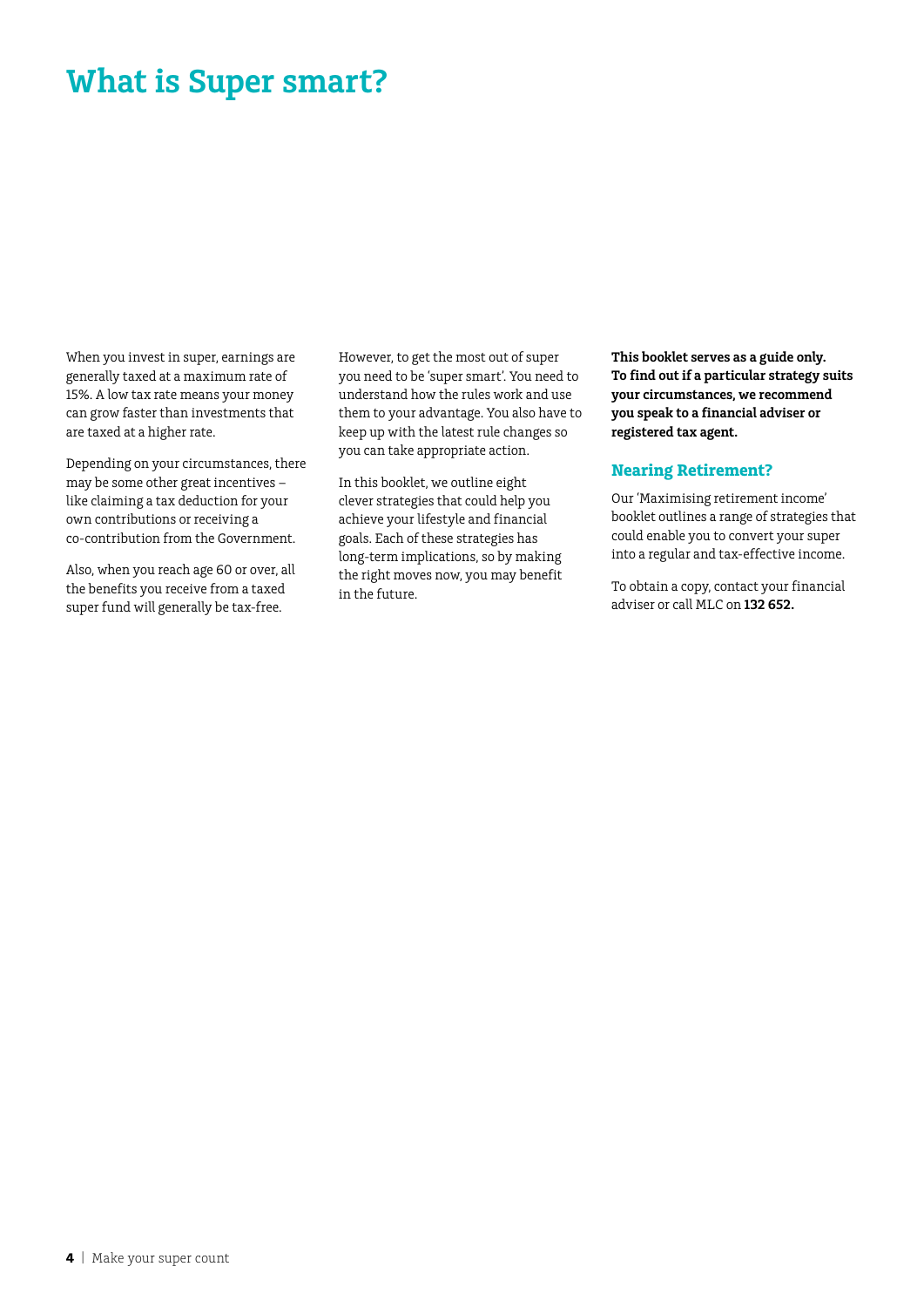# **Public offer versus self-managed super**

There are generally two types of super funds you could use to meet your living expenses in retirement. Public offer super funds and self managed super funds. The table below sets out some of the key features and benefits of each type of super fund.

|                       | <b>Public offer super</b>                                                                                                                                                                                                                                                                                                                                                                                                                                                                                                                                                                    | Self-managed super                                                                                                                                                                                                                                                                                                                                                                                                                                                                                                                                                                                                                                                                                                                                                                                                                                                                                                                                                                                                        |
|-----------------------|----------------------------------------------------------------------------------------------------------------------------------------------------------------------------------------------------------------------------------------------------------------------------------------------------------------------------------------------------------------------------------------------------------------------------------------------------------------------------------------------------------------------------------------------------------------------------------------------|---------------------------------------------------------------------------------------------------------------------------------------------------------------------------------------------------------------------------------------------------------------------------------------------------------------------------------------------------------------------------------------------------------------------------------------------------------------------------------------------------------------------------------------------------------------------------------------------------------------------------------------------------------------------------------------------------------------------------------------------------------------------------------------------------------------------------------------------------------------------------------------------------------------------------------------------------------------------------------------------------------------------------|
| The key differences   | • In a public offer super fund, an unrelated trustee<br>takes care of all the fund's reporting, management,<br>tax and investment responsibilities.<br>• Public offer funds generally suit people who prefer<br>to outsource the management of their super or have<br>smaller account balances.                                                                                                                                                                                                                                                                                              | • A self-managed super fund or SMSF, also known as a<br>DIY fund, has fewer than five members. Generally, all<br>members are trustees of the fund and all the trustees<br>are members. If you set up a self-managed super<br>fund, you take on all the responsibilities of a trustee.<br>• Self-managed super funds are generally more<br>appropriate for people with larger account balances<br>(upwards of \$200,000) who want to be actively<br>involved in the management of their super.                                                                                                                                                                                                                                                                                                                                                                                                                                                                                                                             |
| The benefits          | • You don't have to worry about the cost and legal<br>hassle of setting up your own fund, or the ongoing<br>responsibilities of running the fund.<br>• You can choose from a range of managed investment<br>options and in some cases, direct shares.<br>• Your investment receives concessional<br>tax treatment.                                                                                                                                                                                                                                                                           | • Because you're a trustee of the fund, you can exercise<br>more direct control over the investment strategy.<br>• You have a choice of managed investments, direct<br>shares and private assets <sup>1</sup> such as direct property.<br>• Your investment receives similar concessional tax<br>treatment to a public offer fund.                                                                                                                                                                                                                                                                                                                                                                                                                                                                                                                                                                                                                                                                                        |
| <b>Tips and traps</b> | • While you can only invest in the options offered<br>by the fund, a broad choice of investment options<br>is usually available.<br>• Because the trustee makes all the decisions in<br>relation to the management of the fund, you can sit<br>back and relax while someone else does all the hard<br>work. Keep in mind this also means you typically<br>have no say in the way the fund is managed.<br>· Some public offer funds offer reduced management<br>fees for larger account balances.<br>• Most of the strategies in this book can be<br>implemented through a public offer fund. | • The secret to successfully managing your own<br>super fund is to get expert advice. Don't try to do it<br>all yourself.<br>• As trustee of your own fund, you and the other<br>trustees are responsible for the administration of the<br>fund and complying with regulatory requirements.<br>This responsibility also applies to any tasks<br>outsourced to third-party service providers.<br>• There are many costs involved in setting up your<br>own fund, including establishment costs, legal costs,<br>ongoing administration costs and investment costs.<br>• There are companies that can help you set up and<br>administer a self-managed super fund.<br>• Most of the strategies in this book can be<br>implemented through a self-managed super fund.<br>• There are currently over 534,176 <sup>2</sup> self-managed<br>super funds in Australia. To find out whether a<br>self-managed super fund is right for you, talk to<br>a financial adviser or registered tax agent.<br>$\sim$ $\sim$ $\sim$ $\sim$ |

**1** There are specific restrictions on the types of assets you can acquire in a self-managed super fund. To find out more, speak to a financial adviser or registered tax agent.

**2** As at June 2014. Source: ATO SMSF Statistical Report.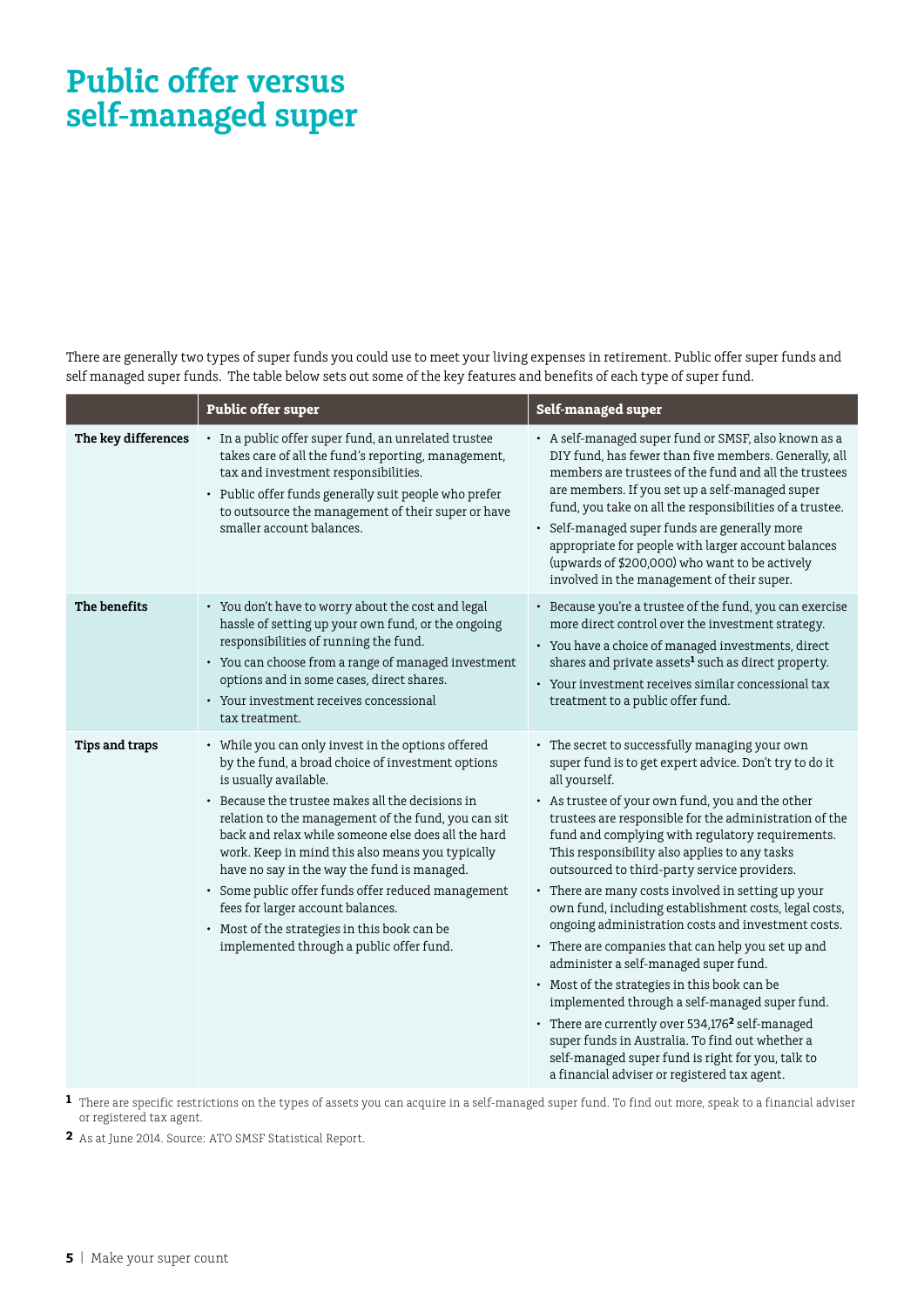# **Strategies at a glance**

| <b>Strategy</b> |                                                                         | <b>Suitable for</b>                                                                                                                                                                 | <b>Key benefits</b>                                                                                                                     | Page |
|-----------------|-------------------------------------------------------------------------|-------------------------------------------------------------------------------------------------------------------------------------------------------------------------------------|-----------------------------------------------------------------------------------------------------------------------------------------|------|
|                 | Boost savings and<br>minimise tax via salary<br>sacrifice               | Employees                                                                                                                                                                           | • Pay less income tax<br>• Make a larger after-tax investment                                                                           | 7    |
|                 | Divert cashflow<br>from your home loan<br>into super                    | People with a home loan                                                                                                                                                             | • Use your cashflow more tax-effectively<br>• Increase your retirement savings                                                          | 9    |
|                 | Grow your super without<br>reducing your income                         | People aged 55 or older and still working                                                                                                                                           | • Benefit from an income stream investment<br>while you're still working<br>• Increase your retirement savings                          | 11   |
|                 | Invest non-super money<br>in super                                      | People with money invested outside super                                                                                                                                            | • Reduce tax on investment earnings<br>• Increase your retirement savings                                                               | 13   |
|                 | Top up your super<br>with help from<br>the Government                   | People who earn less than \$49,488 pa,<br>of which at least 10% is from eligible<br>employment or carrying on a business                                                            | • Receive a Government co-contribution<br>(up to \$500)<br>• Increase your retirement savings                                           | 15   |
|                 | Contribute to super and<br>offset capital gains tax                     | People with non-super investments who<br>are eligible to make personal deductible<br>super contributions                                                                            | • Reduce (or eliminate) capital gains tax<br>• Increase your retirement savings                                                         | 17   |
|                 | <b>Purchase Life and TPD</b><br>insurance tax effectively               | People who:<br>• are eligible to make salary sacrifice<br>contributions<br>• are eligible to receive co-contributions<br>• have a spouse on a low income, or<br>• are self-employed | • Reduce the premium costs<br>• Enable certain beneficiaries to receive the<br>death or TPD benefit as a tax-effective<br>income stream | 19   |
|                 | <b>Convert business</b><br>capital into tax-free<br>retirement benefits | Small business owners planning to retire                                                                                                                                            | • Reduce (or eliminate) capital gains tax<br>• Increase your super benefits                                                             | 21   |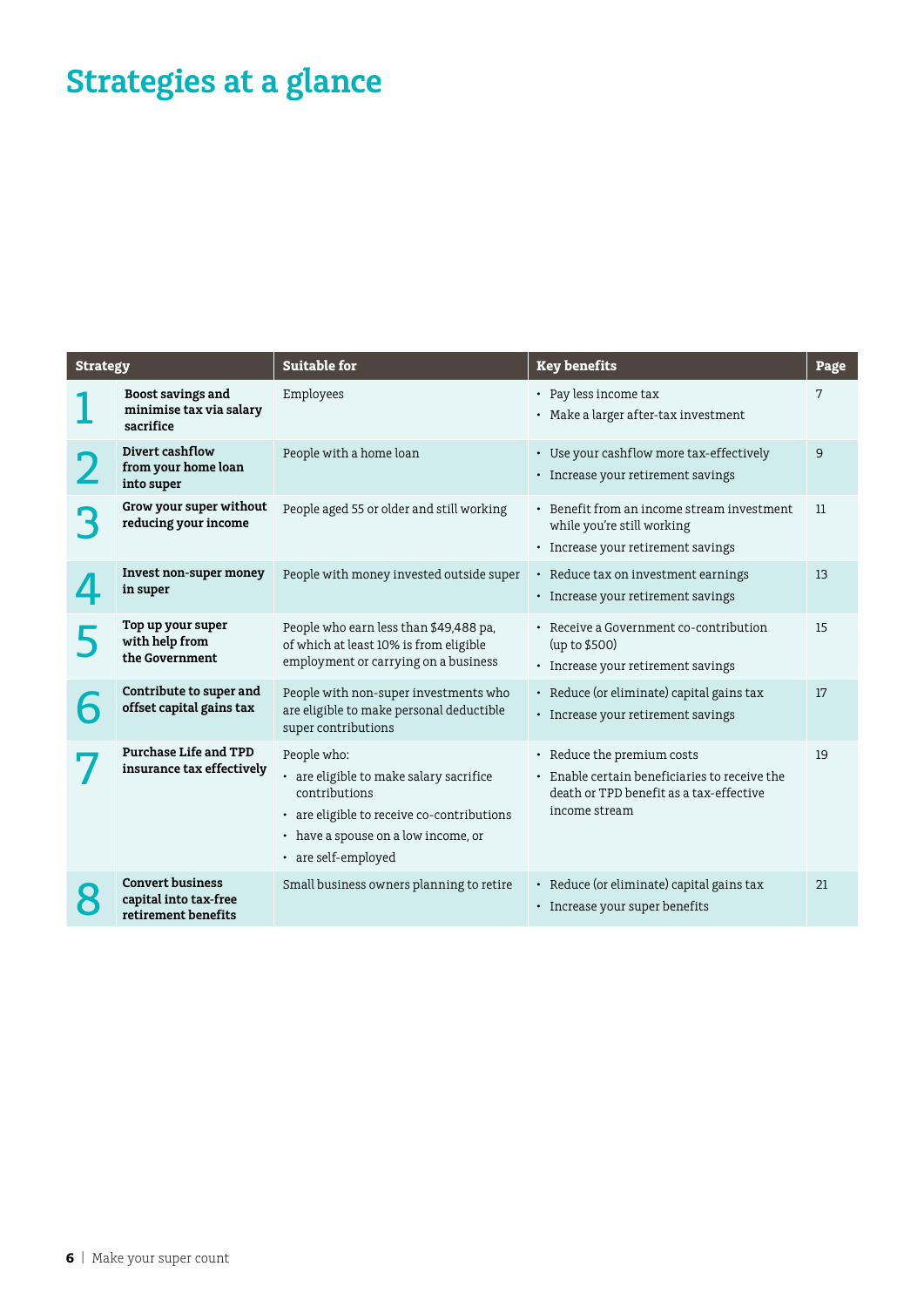## **Strategy 1** Boost savings and minimise tax via salary sacrifice

### If you're an employee, you may want to sacrifice some of your pre-tax salary, wages or a bonus payment into your super fund.

#### **What are the benefits?**

By using this strategy, you could:

- • pay less income tax, and
- make a larger after-tax investment for your retirement.

#### **How does the strategy work?**

Salary sacrifice involves getting your employer to contribute some of your pre-tax salary, wages or a bonus payment directly into your super fund.

The key advantage of doing this is that the amount you sacrifice into super will generally be taxed at a maximum rate of 15%**1**, not your marginal rate (which could be up to 49%**2**).

Depending on your circumstances, making salary sacrifice super contributions could therefore reduce the amount of tax you have to pay on your salary, wages or a bonus by up to 34% and enable you to make a larger investment for your retirement.

To use this strategy, you need to make an arrangement with your employer that is prospective in nature. In other words, you can only sacrifice income that relates to future employment.

Generally when sacrificing regular salary or wages, the arrangement needs to commence before you have performed the work to earn the entitlement to the salary or wage. This might be the point just before the first day which the next pay period relates, however it depends on your pay cycle and arrangements.

Also, you may only salary sacrifice a bonus payment to which you have no pre-existing entitlement. In practice, this often means the arrangement must be made no later than the day before your employer determines your bonus entitlement.

In both cases, it's important to have the agreement thoroughly documented and signed by both parties.

Note: All superannuation contributions, including salary sacrifice contributions, can't be accessed until you meet a condition of release (see FAQs).

- **1** Individuals with income above \$300,000 will pay an additional 15% tax on concessional super contributions (see Glossary).
- **2** Includes Medicare levy and the Temporary Budget Repair Levy of 2% on taxable income exceeding \$180,000.

#### **For more information**

To find out whether salary sacrifice suits your needs and situation, you should speak to a financial adviser or registered tax agent.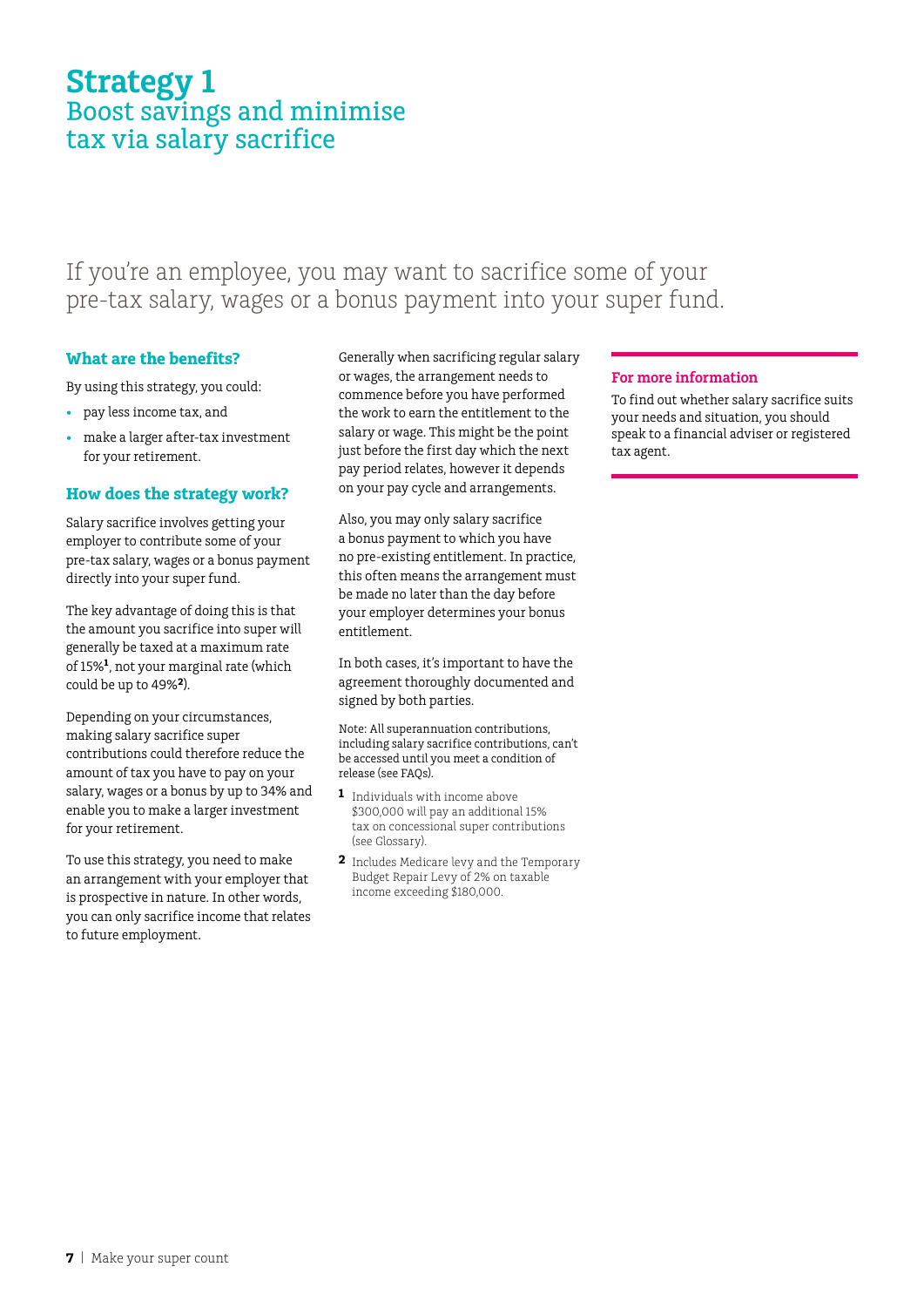### Strategy 1 Boost savings via salary sacrifice

#### **Case study**

**William, aged 45**, was recently promoted and has received a pay rise of \$5,000, bringing his total salary to \$100,000 pa. He's paid off most of his mortgage, plans to retire in 20 years and wants to use his pay rise to boost his retirement savings.

After speaking to a financial adviser, he decides to sacrifice the extra \$5,000 into super each year. By using this strategy, he'll save on tax and get to invest an extra \$1,200 each year, when compared to receiving the \$5,000 as after-tax salary and investing outside super.

| Per year                            | Receive pay rise<br>as after-tax salary | <b>Sacrifice pay</b><br>rise into super |
|-------------------------------------|-----------------------------------------|-----------------------------------------|
| Pre-tax pay rise                    | \$5,000                                 | \$5,000                                 |
| Less income tax at 39% <sup>3</sup> | ( \$1,950)                              | (N/A)                                   |
| Less contributions tax at 15%       | (N/A)                                   | (5750)                                  |
| Net amount to invest                | \$3,050                                 | \$4,250                                 |
| <b>Additional amount to invest</b>  |                                         | \$1,200                                 |

William's adviser also explains that salary sacrifice can be particularly powerful if done over long time periods. For example, if William salary sacrifices \$5,000 pa in pre-tax salary for the next 20 years, he could have an extra \$55,964 for his retirement. This is because, in addition to making a larger after-tax investment each year, earnings in a super fund are taxed at a maximum rate of 15%, not his marginal rate of 39% including the Medicare Levy.

#### **The benefits of salary sacrifice over 20 years**



**Note:** William pays no lump sum tax on his super benefit in 20 years, as he will be over age 60.

**3** The 2014/15 personal tax rates are used and includes Medicare levy.

#### **Tips and traps**

- Salary sacrifice may reduce other benefits such as leave loading, holiday pay and Superannuation Guarantee contributions, as these benefits are often calculated on your base salary.
- • Before you make salary sacrifice super contributions, you should make sure you don't exceed the concessional contribution cap (see FAQs).
- It may be worthwhile converting your home loan to interest-only and contributing pre-tax salary into super via salary sacrifice (see Strategy 2).
- If you're aged 55 or over and still working, you may want to sacrifice a portion of your pre-tax salary into super and commence a transition to retirement pension to replace your income shortfall (see Strategy 3).
- If you earn less than \$49,488 pa, of which at least 10% is from eligible employment or carrying on a business, you may want to make personal after-tax super contributions. This may enable you to qualify for a Government co-contribution of up to \$500 (see Strategy 5).

**Assumptions:** A 20 year comparison based on \$5,000 pa of pre-tax salary. Both the super and non-super investments earn a total return of 7.7% pa (split 3.3% income and 4.4% growth). Investment income is franked at 30%. All investment income is reinvested. Both investments are cashed out at the end of the 20 year period. All figures are after income tax (at 15% in super and 39% inclusive of Medicare outside super) and capital gains tax (including discounting). These rates are assumed to remain constant over the investment period. William's salary of \$100,000 pa isn't indexed.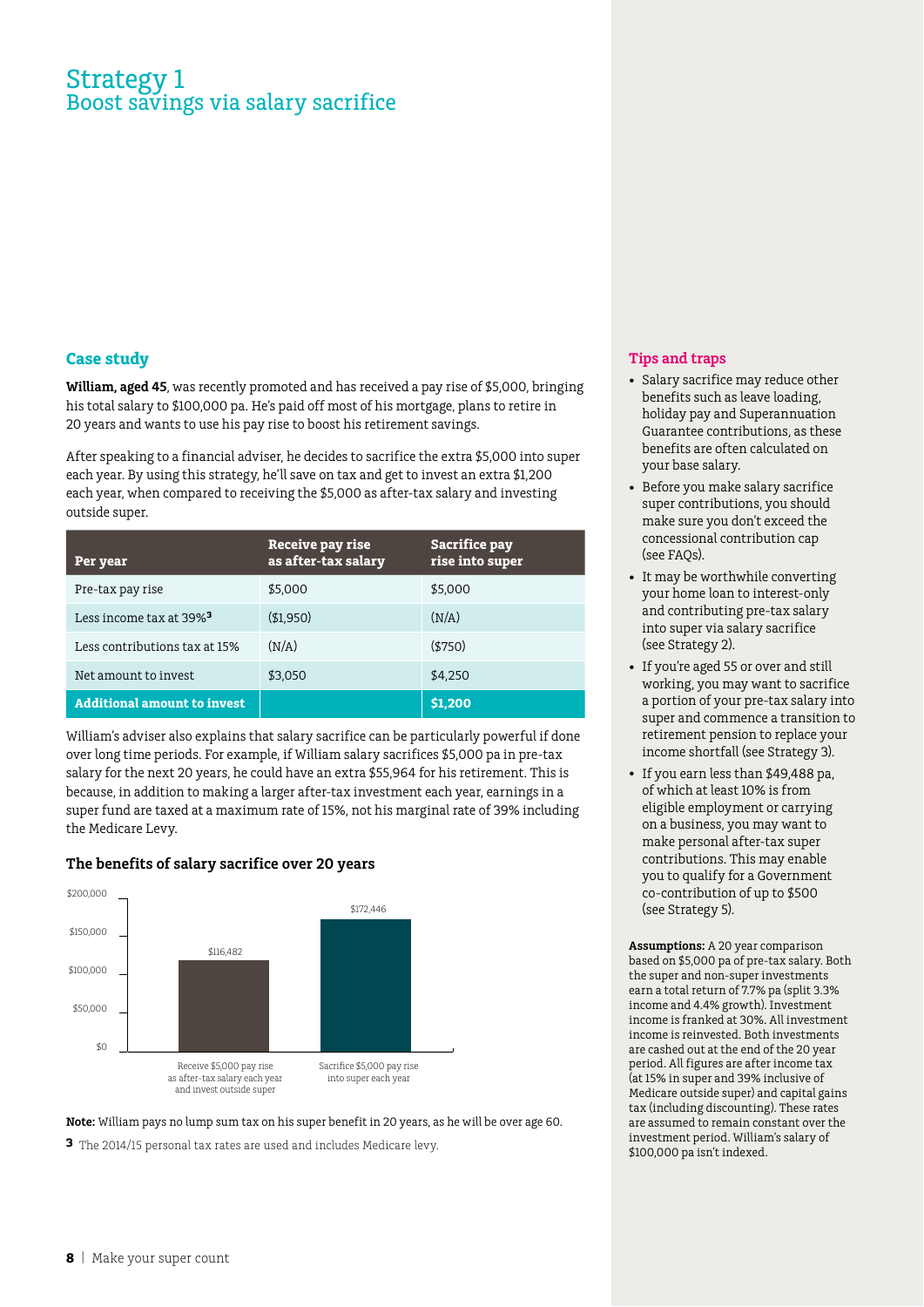## **Strategy 2** Divert cashflow from your home loan into super

If you're currently making principal and interest home loan repayments, you may want to switch to an interest-only loan and invest more in super.

#### **What are the benefits?**

By using this strategy, you could:

- use your cashflow more tax-effectively, and
- retire with more super to meet your living expenses.

#### **How does the strategy work?**

This strategy involves three key steps.

First, you need to convert your home loan to interest-only. This will reduce your repayments and increase your surplus cashflow**1**.

You then need to arrange with your employer to sacrifice some of your pre-tax salary into your super fund.

This will enable you to use your cashflow more tax-effectively because salary sacrifice super contributions (which are made from your pre-tax salary) are generally taxed in the super fund at a rate of 15%**2** (see Strategy 1).

Conversely, home loan repayments are made from your after-tax salary (ie after tax is deducted at your marginal rate of up to 49%**<sup>3</sup>**).

Finally, you need to pay off your outstanding home loan debt (in full) at age 60 or over by making a tax-free withdrawal from your super**<sup>4</sup>**.

While you will pay more interest over the life of the loan, this strategy could enable you to increase your super and still pay off your home loan by the time you retire.

**Note:** The results from this strategy will depend on a range of factors such as your marginal tax rate, the home loan interest rate, the investment returns and your time horizon.

- **1** In this context, surplus cashflow is your after-tax income from all sources, less your living expenses and loan repayments.
- **2** Individuals with income above \$300,000 will pay an additional 15% tax on concessional super contributions (see Glossary).
- **3** Includes the Medicare Levy and the Temporary Budget Repair Levy of 2% on taxable income exceeding \$180,000.
- **4** You will need to meet a condition of release before you can access your super. (see FAQs).

#### **For more information**

To find out whether you could benefit from this strategy, you should speak to a financial adviser or registered tax agent.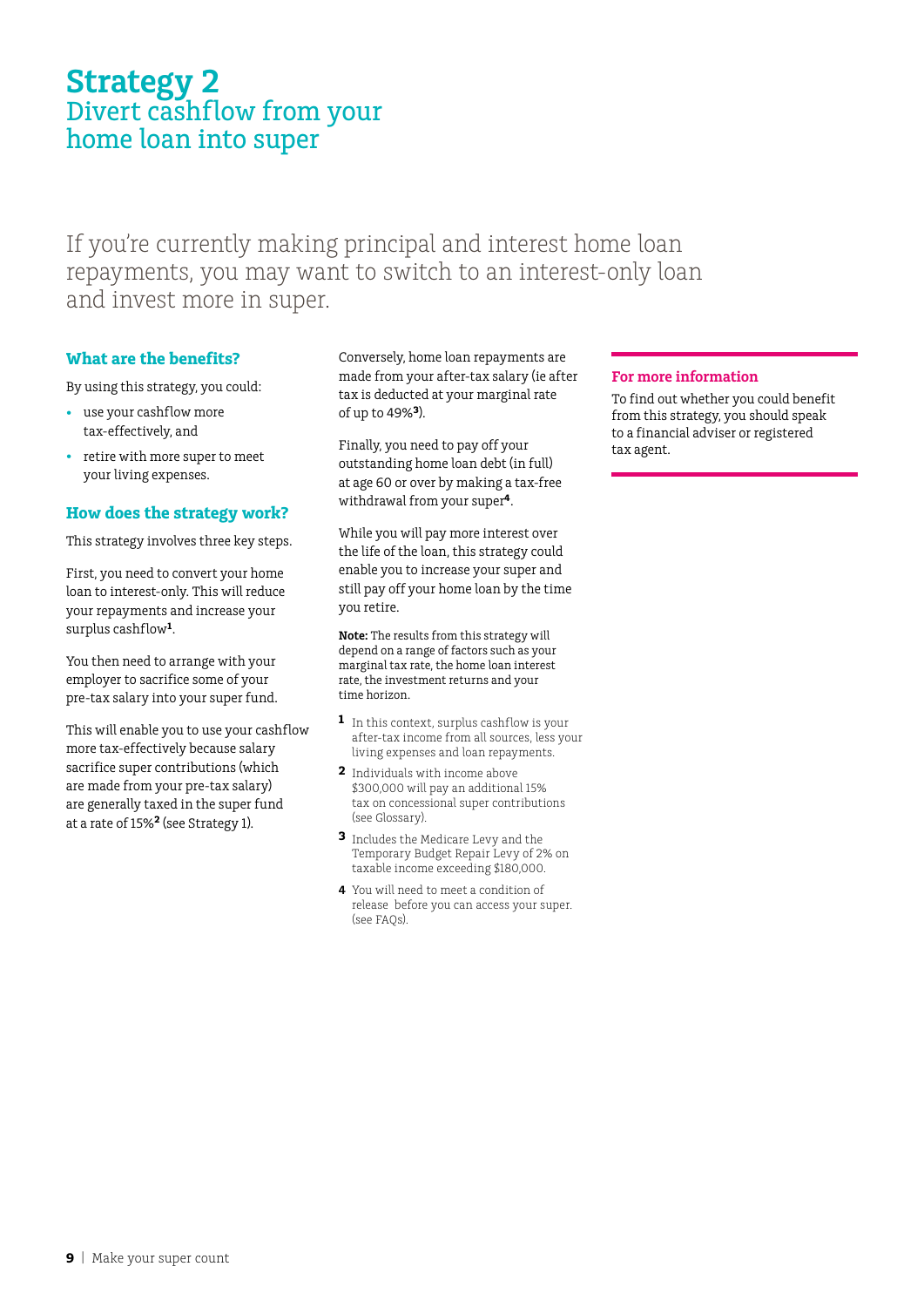### Strategy 2 Divert cashflow from your home loan into super

#### **Case study**

**Susie, aged 50**, earns a salary of \$100,000 pa and, on top of this, her employer pays 9.5% Superannuation Guarantee contributions. She has a home loan of \$120,000 and the interest rate is currently 6% pa. She is making the minimum principal and interest repayment of \$1,332 per month over a 10 year term.

She wants to save more for retirement, but currently doesn't have any surplus cashflow to do this. After speaking to a financial adviser, she:

- switches to an interest-only home loan, which reduces her repayments by \$732 per month, and
- • asks her employer to sacrifice \$1,196 of her pre-tax salary into super each month.

In Susie's case, \$1,196 per month is the pre-tax equivalent of \$732 per month after allowing for the marginal tax rate of 39%**3** she pays on her salary if taken as cash.

|                                         | Per month  |
|-----------------------------------------|------------|
| Principal and interest repayment        | \$1,332    |
| Less interest-only repayment            | $(6600)^5$ |
| Surplus cashflow created by refinancing | \$732      |
| Pre-tax amount salary sacrificed        | \$1.196    |

The next table shows the value this strategy could add in 10 years, after cashing out her super and repaying the debt of \$120,000. By using her cashflow more tax-effectively, Susie could accumulate an additional \$47,800**6** in super for her retirement, despite paying more home loan interest.

|                                                                     | In 10 years             |
|---------------------------------------------------------------------|-------------------------|
| Value of salary sacrifice contributions (including earnings)        | \$167,800               |
| Less amount withdrawn from super to repay home loan                 | $$120,000$ <sup>6</sup> |
| Net value of salary sacrifice contributions<br>(including earnings) | \$47,800                |

**Assumptions:** A 10 year comparison. The salary sacrifice super contributions earn a total return of 7.7% pa (split 3.3% income and 4.4% growth). Investment income is franked at 30%. All figures are after income tax of 15% in super, capital gains tax (including discounting), home loan interest and repayment of the home loan. These rates are assumed to remain constant over the investment period.

- **5** This assumes the interest rate payable on the interest-only loan is also 6%.
- **6** Susie pays no lump sum tax when she cashes out her super in 10 years, as she will be aged 60 and is making the withdrawal from a taxed fund.

#### **Tips and traps**

- Most lending institutions offer interest-only home loans with a choice of fixed or variable interest rates. However, some may charge a fee to refinance your home loan.
- • Salary sacrifice super contributions can't be accessed until you meet a condition of release (see FAQs).
- When using this strategy, you should ensure your employer's super contributions (including Superannuation Guarantee and salary sacrifice) and certain other amounts don't exceed the cap that applies to all concessional super contributions (see FAQs).
- If you have surplus cashflow before you refinance to an interest-only loan, you could use this money to make additional principal repayments, or contribute an equivalent pre-tax amount into super via salary sacrifice. To find out the best option for you, seek financial advice.
- There is a risk the Government may restrict lump sum withdrawals from a super fund. This could limit your ability to pay off the loan unless you have other savings.
- • You may need to pay lump sum tax (see FAQs) if you withdraw money from a super fund prior to age 60, or if you are making withdrawals from an untaxed fund.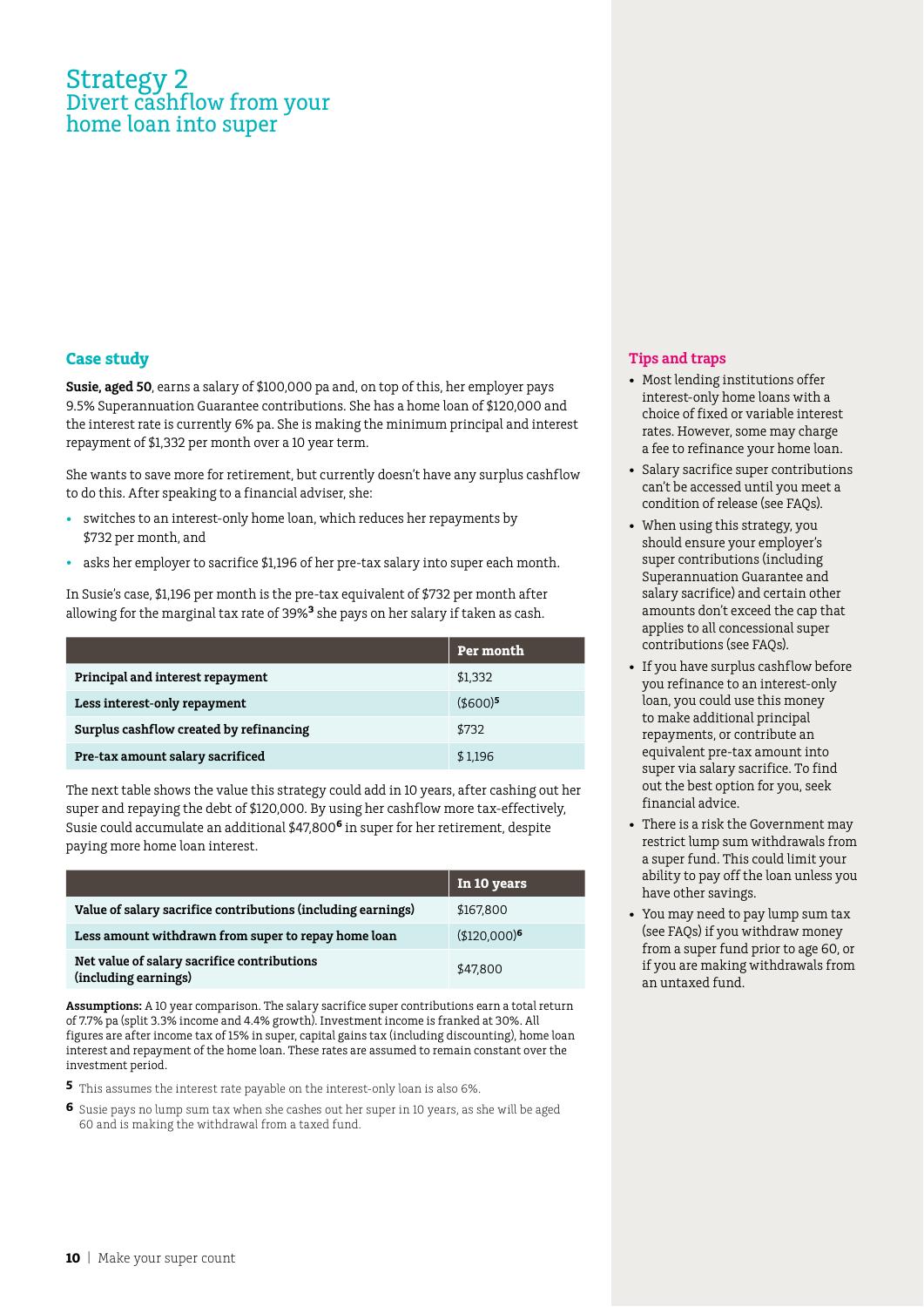## **Strategy 3** Grow your super without reducing your income

If you're aged 55 or over, you may want to sacrifice some of your pre-tax salary into a super fund and use a transition to retirement pension to replace your reduced salary.

#### **What are the benefits?**

By using this strategy, you could:

- • take advantage of a tax-effective income stream investment while you're still working, and
- build a bigger retirement nest egg without reducing your current income.

#### **How does the strategy work?**

This strategy involves:

- • arranging with your employer to sacrifice part of your pre-tax salary directly into a super fund (see Strategy 1)
- investing some of your existing preserved or restricted non-preserved super in a transition to retirement (TTR) pension , and
- using the regular payments from the TTR pension to replace the income you sacrifice into super (see FAQs).

By taking these steps, it's possible to accumulate more money for your retirement, due to a range of potential benefits. For example:

- salary sacrifice super contributions are generally taxed at up to 15%**<sup>1</sup>**, rather than marginal rates of up to 49%**<sup>2</sup>**
- earnings in a TTR pension are tax-free, where as earnings in a super fund are generally taxed at a maximum rate of 15%, and
- • taxable income payments from the TTR pension will attract a 15% pension offset**3** between ages 55 and 59. Also, when you reach age 60, the payments you receive from the TTR pension are completely tax-free**<sup>3</sup>** and you don't have to include these amounts in your annual tax return (which could reduce the tax payable on your non-super investments).

While the magnitude of the tax savings will depend on your particular circumstances, combining salary sacrifice with a TTR pension could be a powerful pre-retirement strategy.

**Note:** This strategy could also be used if you're self-employed (see Glossary). However, rather than making salary sacrifice contributions, you need to make personal deductible super contributions.

- **1** Individuals with income above \$300,000 will pay an additional 15% tax on concessional super contributions (see Glossary).
- **2** Includes the Medicare Levy and the Temporary Budget Repair Levy of 2%.
- **3** Assumes the TTR pension is commenced from a taxed super fund (see Glossary).

#### **For more information**

To find out whether this strategy suits your needs and circumstances, you should speak to a financial adviser or a registered tax agent.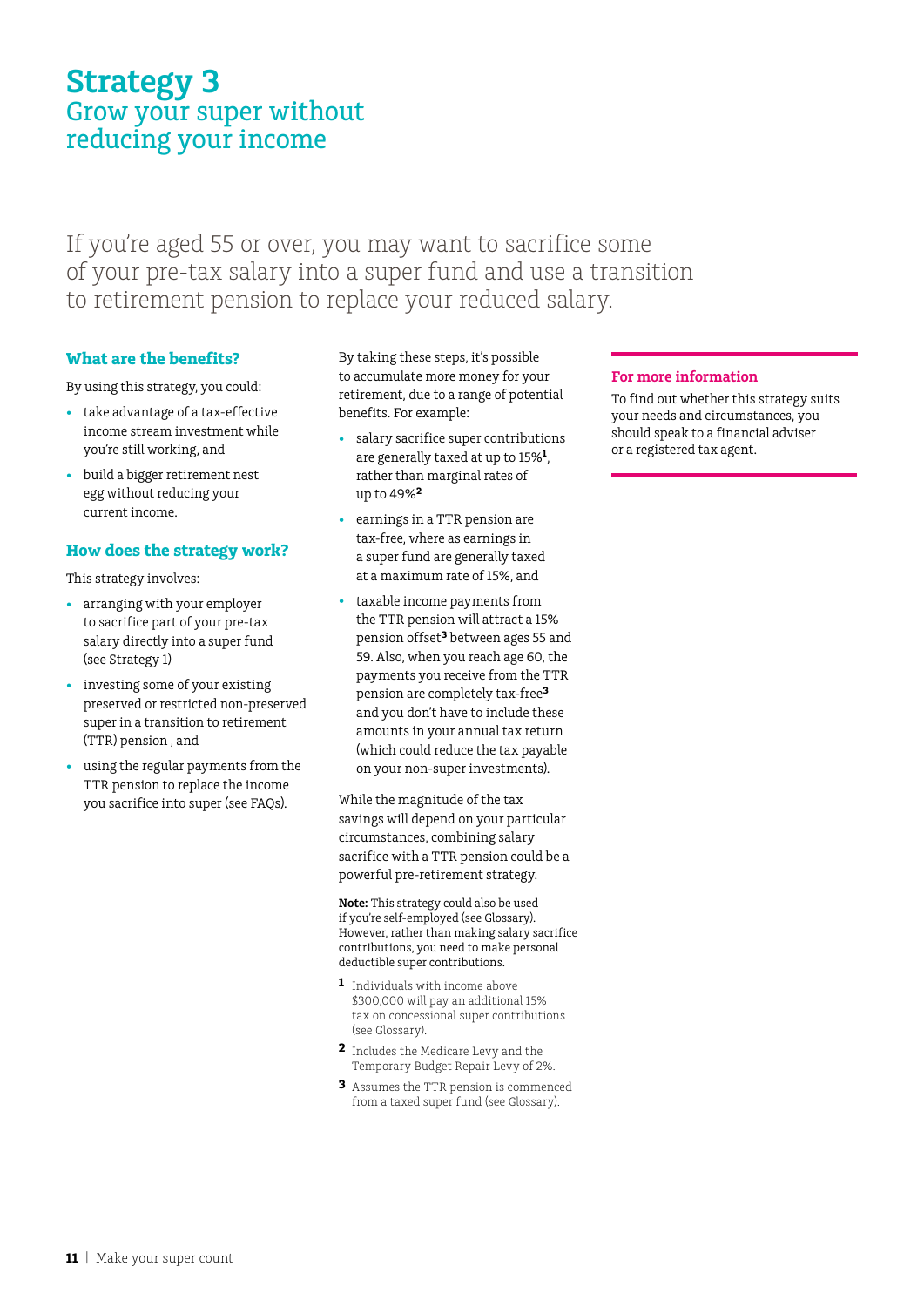### Strategy 3 Grow your super without reducing your income

#### **Case study**

**Craig, aged 55**, earns a salary of \$90,000 pa and, on top of this, his employer pays 9.5% Superannuation Guarantee (SG) contributions. He wants to ensure he'll have enough money to retire comfortably in 10 years but, in the meantime, would like to maintain his after-tax income, which is currently \$66,953 pa.

To help him achieve his goals, Craig's financial adviser recommends he:

- use his existing super balance of \$300,000 to start a TTR pension.
- elect to receive an income from the TTR pension of \$21,230 in the first year, and
- sacrifice \$26,450 into his super fund in the first year.

| In year one                    | <b>Before strategy</b> | <b>After strategy</b> |
|--------------------------------|------------------------|-----------------------|
| Pre-tax salary                 | \$90,000               | \$63,550              |
| <b>TTR</b> income              | Nil                    | \$21,230              |
| Total pre-tax income           | \$90,000               | \$84,780              |
| Less tax payable               | \$23.047               | \$17,827              |
| After-tax income               | \$66,953               | \$66,953              |
| <b>SG contributions</b>        | \$8,550                | \$8,550               |
| Salary sacrifice contributions | Nil                    | \$26,450              |

Once the strategy is established, Craig's adviser makes a number of ongoing recommendations, including that he periodically adjust:

- the amount he contributes into super (so he stays within the concessional contribution cap**4**), and
- the amount he draws from the TTR pension (so he can continue to achieve his after- tax income goal each year).

Below we show the value this strategy could add over various time periods. For example, if Craig uses this strategy for the next 10 years, he could increase his retirement savings by a further \$40,791 without compromising his current living standards

| After year: | <b>Value of investments</b>            |                                                  | Value added |
|-------------|----------------------------------------|--------------------------------------------------|-------------|
|             | <b>Before strategy</b><br>(super only) | <b>After strategy (super</b><br>and TTR pension) | by strategy |
|             | \$328,235                              | \$333,058                                        | \$4.823     |
| 5           | \$469,182                              | \$496,912                                        | \$27,730    |
| 10          | \$721,993                              | \$762,784                                        | \$40,791    |

**4** The concessional contribution cap applies to all employer super contributions (including SG and salary sacrifice), personal deductible super contributions and certain other amounts.

#### **Tips and traps**

- When using this strategy, you need to consider the following:
	- –To replace salary sacrifice contributions, you need to invest a sufficient amount of super in a TTR pension.
	- –A minimum and maximum income limit apply to a TTR pension and lump sum withdrawals can only be made in certain circumstances (see FAQs).
	- –If your SG contributions are based on your reduced salary, this strategy could erode your wealth.
- • A TTR pension could also be used to top up your salary when reducing your working hours.

**Assumptions:** Craig's super balance of \$300,000 consists entirely of the taxable component. He continues to receive 9.5% SG contributions based on his package of \$90,000 pa, even after he makes salary sacrifice super contributions. He commenced the strategy on 1 July 2014. Both the super and TTR pension investment earn a total pre-tax return of 7.74% pa (split 3.68% income and 4.06% growth). Investment income is franked at 28.55%. Salary is indexed at 3% pa. From age 60, Craig's adviser also recommends he commute and repurchase the TTR pension each year and invest any surplus income in super as a non-concessional contribution. All values are after CGT (including discounting).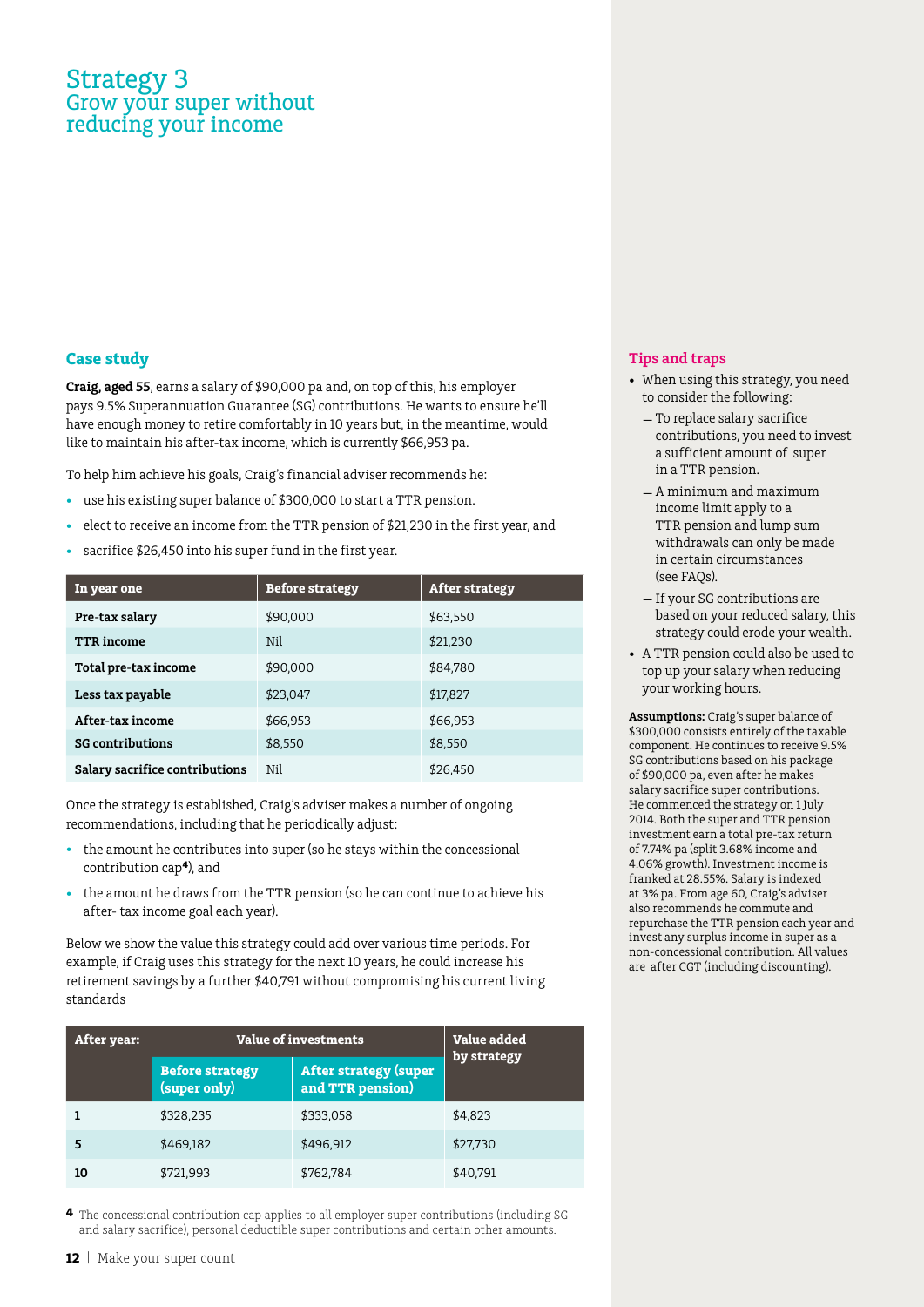## **Strategy 4** Invest non-super money in super

If you hold an investment in your own name (outside super), you may want to cash it out and use the money to make a personal after-tax super contribution.

#### **What are the benefits?**

By using this strategy, you could:

- • reduce tax on investment earnings, and
- increase your retirement savings.

#### **How does the strategy work?**

When you invest outside super, earnings are generally taxed at your marginal rate of up to 49%<sup>1</sup> (see FAQs).

However, if you cash out the investment and make a personal after-tax contribution, investment earnings in a super fund are generally taxed at a maximum rate of 15%; a potential tax saving of up to 34%.

This strategy could be particularly powerful if your money is currently invested in a term deposit or other asset where you don't have to pay capital gains tax (CGT) on the withdrawal.

But even if you have to pay CGT when selling assets like shares, investment properties and managed funds, the lower tax rate on investment earnings could more than compensate for your CGT liability over the longer term.

When using this strategy, you should keep in mind there is a cap on the amount of personal after-tax and other non-concessional super contributions you can make without paying excess contributions tax.

This cap is \$180,000**<sup>2</sup>** a year, or up to \$540,0002 in one year if you're under age 65 at some point during that year and meet certain other conditions (see FAQs).

You should also be aware that super benefits cannot be accessed until you satisfy a condition of release (see FAQs).

**Note:** The results from this strategy will depend on a range of factors such as your marginal tax rate, any CGT payable on the sale of your non-super investment, your timeframe and the investment returns.

- **1** Includes Medicare Levy and the Temporary Budget Repair Levy of 2%.
- **2** These figures apply in the 2014/15 financial year.

#### **For more information**

To find out whether you could benefit from investing non-super money in super, you should speak to a financial adviser or registered tax agent.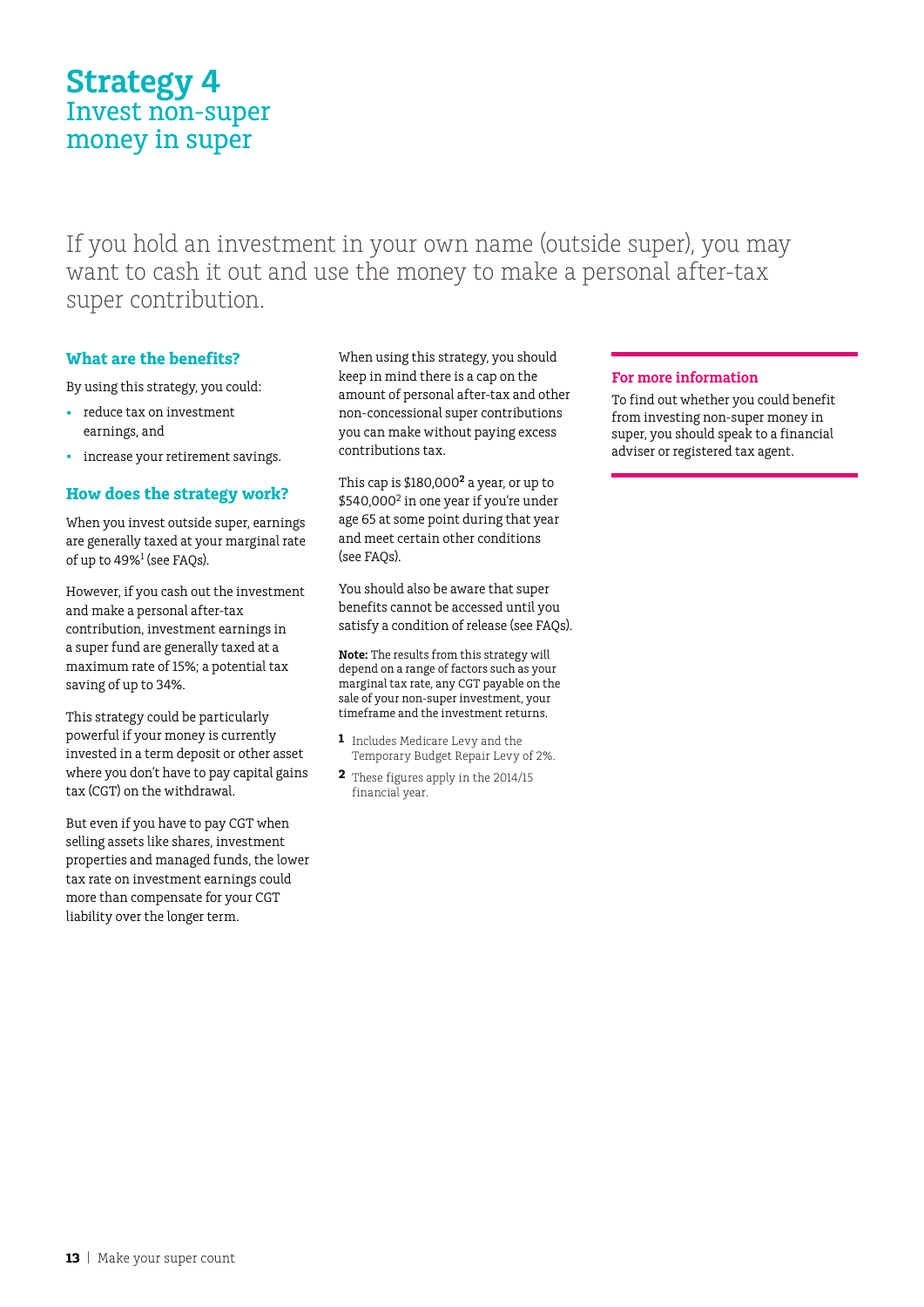### Strategy 4 Invest non-super money in super

#### **Case study**

**Kate, aged 42**, earns a salary of \$90,000 pa from her employer. She has a share portfolio worth \$50,000 (including a taxable capital gain of \$10,000**<sup>3</sup>**). She plans to retire in 20 years and wants to use this money more effectively to grow her retirement savings.

After speaking to a financial adviser, Kate:

- • sells the shares
- keeps \$3,900 to pay CGT
- • makes a personal after-tax super contribution of \$46,100, and
- invests in a broadly diversified share portfolio in her super fund.

Although CGT reduces the amount Kate can invest in super, her financial adviser estimates her investment will be worth an extra \$29,114 when she retires in 20 years when compared to keeping the shares in her own name.

In this example, the lower tax rate on investment earnings in super will compensate for her CGT liability.

#### **The benefits of investing in super over 20 years**



**Assumptions:** Both the super and non-super investments earn a total pre-tax return of 7.7% pa (split 3.3% income and 4.4% growth). Investment income is franked at 75%. All investment income is reinvested. Both investments are cashed out at the end of the 20 year period. All figures are after income tax (at 15% in super and 39% outside super) and CGT (including discounting). These rates are assumed to remain constant over the investment period.

**Note:** No lump sum tax is payable based on current applicable tax rates on the super investment, as Kate will be aged 62 at the end of the investment period.

**3** This figure is after the 50% general CGT discount (that is available because Kate has owned the shares for more than 12 months) and assumes she has no capital losses to offset her taxable capital gain.

#### **Tips and traps**

- • Making personal after-tax super contributions could enable you to qualify for a Government co-contribution of up to \$500 (see Strategy 5).
- If you meet certain conditions, you may be able to offset the taxable capital gain on the sale of an asset by claiming a portion of your super contribution as a tax deduction (see Strategy 6).
- There are other ways to reduce CGT on the sale of an asset. These could include using capital losses, selling in a lower income year or selling the assets progressively so the gain is spread over more than one financial year.
- • Getting non-super money into super could also enable you to receive unlimited tax-free benefits at age 60 or over.
- • If you're a member of a self-managed super fund, or discretionary master trust, you may be able to transfer certain non-super investments (such as shares) into super as an in specie contribution (see Glossary). However, CGT and stamp duty may be payable.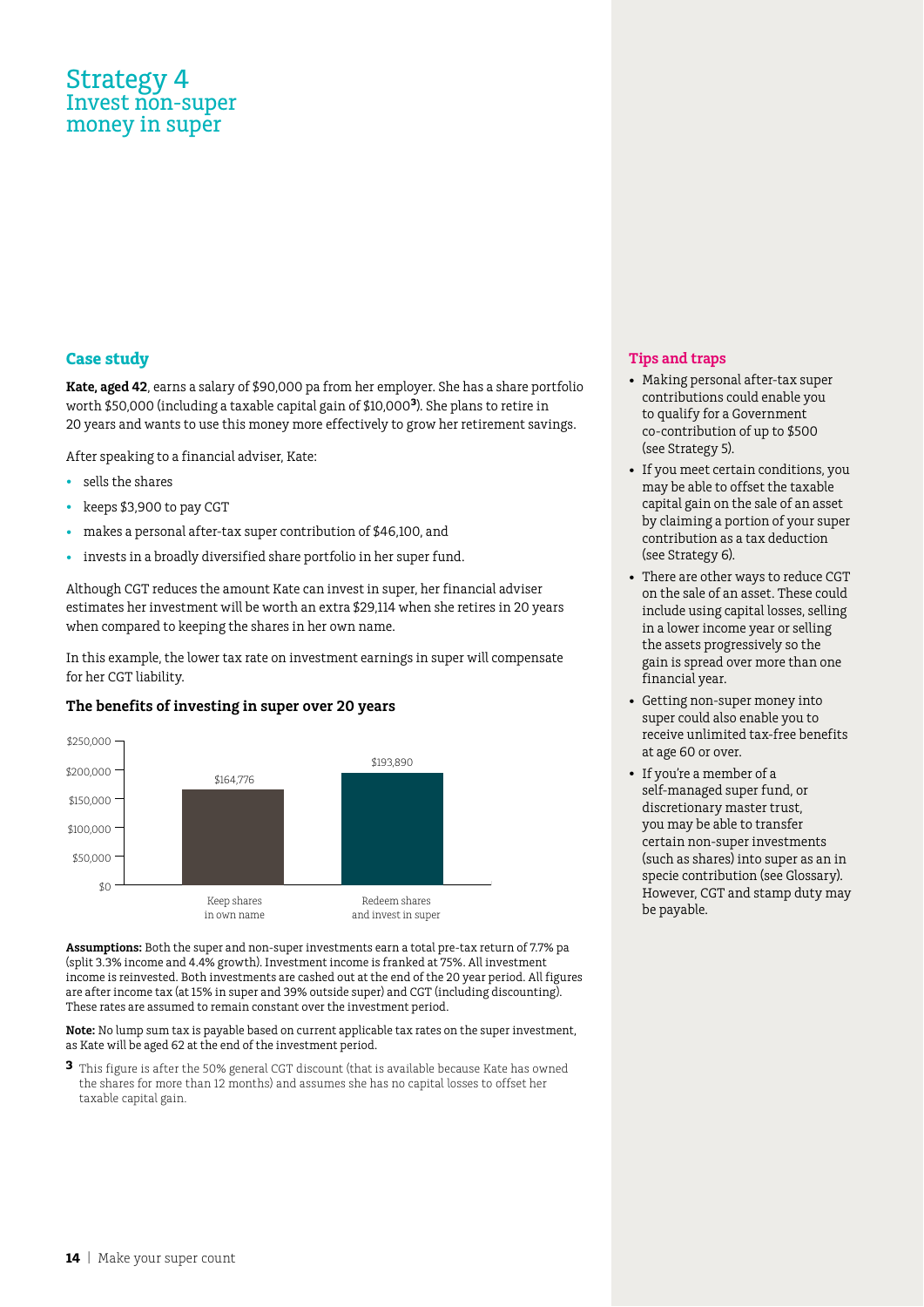## **Strategy 5** Top up your super with help from the Government

### If you're a low to middle income earner, you may want to make personal after-tax super contributions.

#### **What are the benefits?**

By using this strategy, you could:

- • qualify for a Government co-contribution of up to \$500, and
- take advantage of the maximum tax rate of 15% that is payable on super fund earnings**<sup>1</sup>**.

#### **How does the strategy work?**

If you earn less than \$49,488 pa (of which at least 10% is from eligible employment**<sup>1</sup>** or carrying on a business**2**) and you make personal after-tax super contributions, the Government may also contribute into your super account.

This additional super contribution, which is known as a co-contribution, could make a significant difference to the value of your retirement savings over time.

To qualify for a co-contribution, you will need to meet a range of conditions (see FAQs), but as a general rule:

- the maximum co-contribution of \$500 is only available if you contribute \$1,000 and earn less than \$34,488
- a reduced amount may be received if you contribute less than \$1,000 and/or earn between \$34,488**<sup>1</sup>** pa and \$49,487, and
- you will not be eligible if you earn \$49,488**<sup>1</sup>** or more.

The Australian Taxation Office (ATO) will determine whether you qualify based on the data received from your super fund (usually by 31 October each year for the preceding financial year) and the information contained in your tax return.

As a result, there can be a time lag between when you make your personal after-tax super contribution and when the Government pays the co-contribution.

If you're eligible for the co-contribution, you can nominate which fund you would like to receive the payment.

Alternatively, if you don't make a nomination and you have more than one account, the ATO will pay the money into one of your funds based on set criteria.

**Note:** Some funds or superannuation interests may not be able to receive co-contributions. This includes unfunded public sector schemes, defined benefit interests, traditional policies (such as endowment or whole of life) and insurance only superannuation interests.

- **1** From 1 July 2012 the Government reduced the maximum Government co- contribution from \$1,000 to \$500. The matching rate reduced from \$1 to \$0.50 for income levels between \$34,488 and \$49,488.
- **2** Includes assessable income, reportable fringe benefits and reportable employer super contributions , less business deductions. Other conditions apply.

#### **For more information**

To find out whether you could benefit from this strategy, you should speak to a financial adviser or registered tax agent.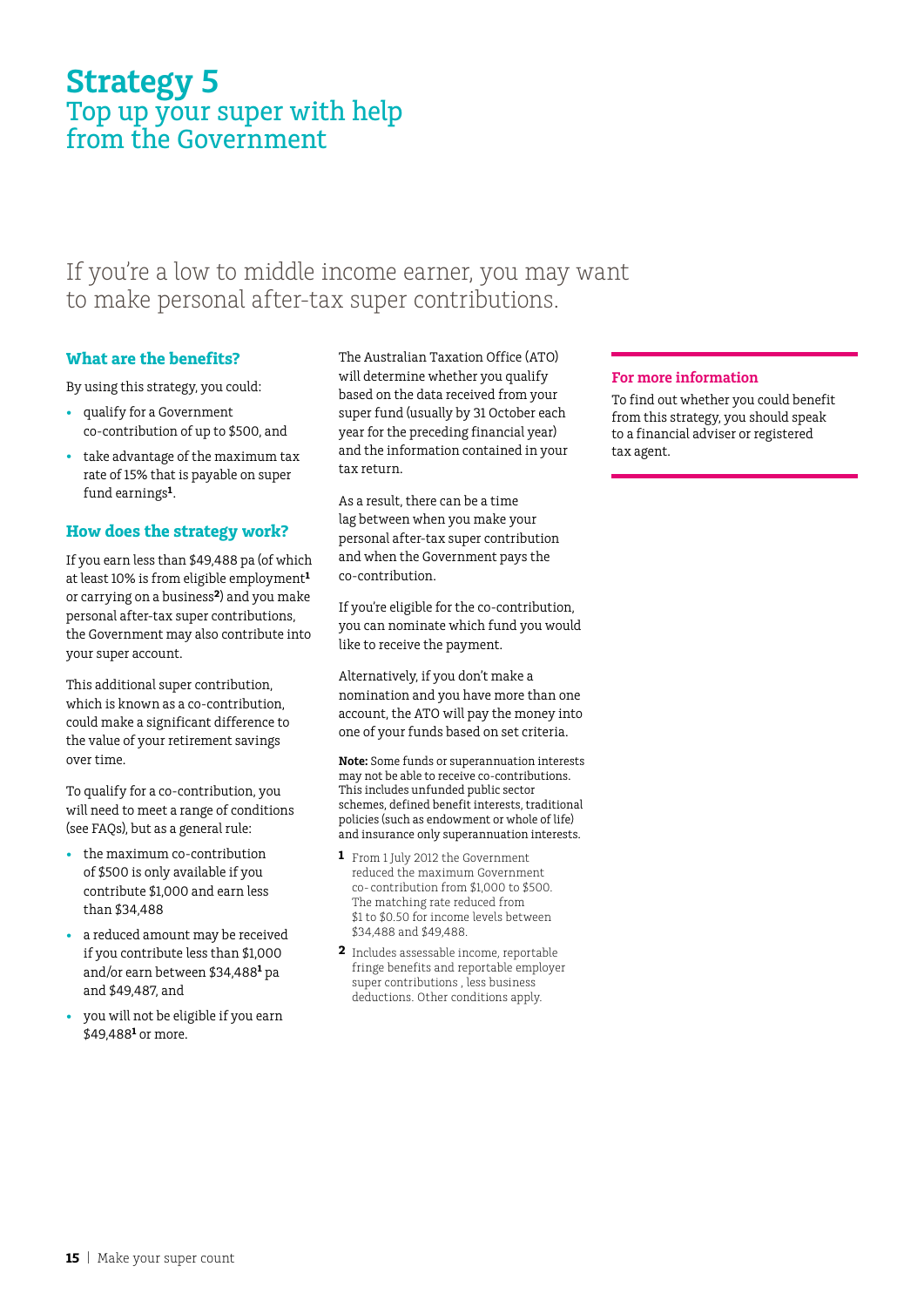### Strategy 5 Top up your super with help from the Government

#### **Case study**

**Ryan, aged 40**, is employed and earns \$37,000 pa. He wants to build his retirement savings and can afford to invest \$1,000 a year.

After speaking to a financial adviser, he decides to use the \$1,000 to make a personal after-tax super contribution. By using this strategy, he'll qualify for a co-contribution of \$416 (in 2014/15) and the investment earnings will be taxed at a maximum rate of 15%.

Conversely, if he invests the money outside super each year (in a managed fund, for example), he will not qualify for a co-contribution and the earnings will be taxable at his marginal rate of 34.5%**2**.

The graph below compares these two approaches if maintained over 20 years until Ryan is age 60. The combined effect of receiving co-contributions and the lower tax rate on investment earnings means Ryan could have an extra \$16,847 to fund his retirement.

#### **The benefits of co-contributions over 20 years<sup>4</sup>**



**Assumptions:** A 20 year comparison based on an after-tax investment of \$1,000 pa which includes the reduction to the Federal Government's co-contribution effective from 1 July 2012**<sup>1</sup>**. \$37,000 income and \$416 co-contribution remains unchanged through the 20 years. Total return is 7.7% pa (split 3.68% income and 4.06% growth). Investment income is franked at 28.55%. All figures are after income tax (at 15% in super and 34.5% outside super) and capital gains tax (including discounting). These rates are assumed to remain constant over the investment period.

**Note:** No lump sum tax is payable based on current applicable tax rates on his super benefit, as Ryan will be aged 60 at the end of the investment period.

- **2** Includes Medicare levy.
- **3** These calculations do not include the Low Income Superannuation Contribution.

#### **Tips and traps**

- • Personal after-tax super contributions (as well as any associated co-contributions) can't be accessed until you meet a condition of release (see FAQs).
- Make sure you supply the super fund with your Tax File Number so your fund can accept your personal after-tax contributions and the ATO can correctly determine your co-contribution entitlement.
- If you're a higher income earner and you're currently making salary sacrifice contributions (see Strategy 1), your lower income spouse (if applicable) may want to make a personal after-tax super contribution so they can qualify for a co-contribution. If you have insufficient cashflow to do both, there may be an advantage if you forgo a portion of your salary sacrifice contributions and have your spouse invest the after-tax proceeds into their super account instead.
- A co-contribution could be used to purchase insurance through a super fund (see Strategy 7). Alternatively, insurance purchased through a super fund may attract a co-contribution that could be used to top up your super investments or purchase even more insurance cover.
- • You could also consider making an after-tax contribution of \$3,000 into a super fund on behalf of your spouse. If they earn less than \$13,800 pa, this may entitle you to a spouse offset of up to \$540 (see FAQs).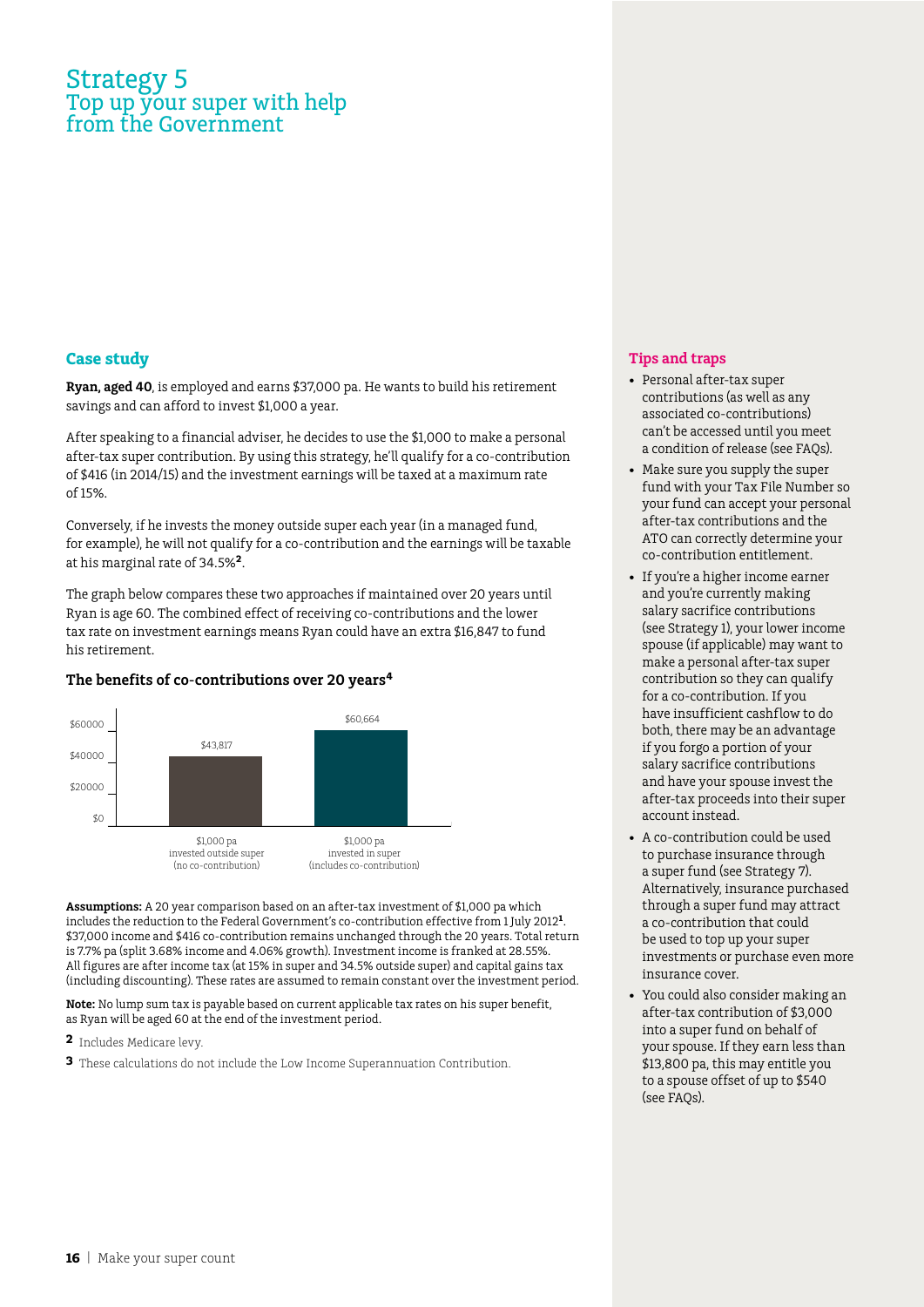## **Strategy 6** Contribute to super and offset capital gains tax

### When getting non-super money into super, you may want to claim a portion of your contribution as a tax deduction.

#### **What are the benefits?**

By using this strategy, you could:

- reduce, or eliminate, capital gains tax (CGT) on the sale of the non-super investment, and
- increase your retirement savings.

#### **How does the strategy work?**

Cashing out a non-super investment, paying CGT and using the remaining amount to make a personal after-tax super contribution<sup>1</sup> could be a powerful strategy.

This is because the low tax rate payable on investment earnings in super could more than compensate for your CGT liability over the longer term (see Strategy 4).

However, if you meet certain conditions, you may want to claim a portion of your super contribution as a tax deduction**2**. By doing this, you could use the tax deduction to offset some (or all) of your taxable capital gain and reduce (or eliminate) your CGT liability.

While the tax-deductible portion of your super contribution will be taxed at 15% in the fund, this strategy could enable you to make a larger super investment and retire with even more money to meet your living expenses, as the case study reveals.

To use this strategy, you must be eligible to make super contributions (see FAQs) and, in the same financial year, you generally need to receive less than 10% of your income**3** from eligible employment. As a result, this strategy is usually only available if you're self-employed or you're under age 65 and not employed.

- **1** Personal after-tax contributions will count, along with certain other amounts, towards your non-concessional contribution cap. For the 2014/15 financial year, this cap is \$180,000 a year (or up to \$540,000 in one year if you're under age 65 at some point during that year and meet certain other conditions) – see FAQs.
- **2** Contributions claimed as a tax deduction will count, along with certain other amounts, towards your concessional contribution cap. For 2014/15, the concessional contribution cap is \$30,000 for those aged 48 or less on 30 June 2014, and \$35,000 for those aged at least 49 at 30 June 2014.
- **3** Includes assessable income, reportable fringe benefits and reportable employer super contributions, less business deductions.

#### **For more information**

To find out if you're eligible to use this strategy and whether you could benefit, you should speak to a financial adviser or registered tax agent.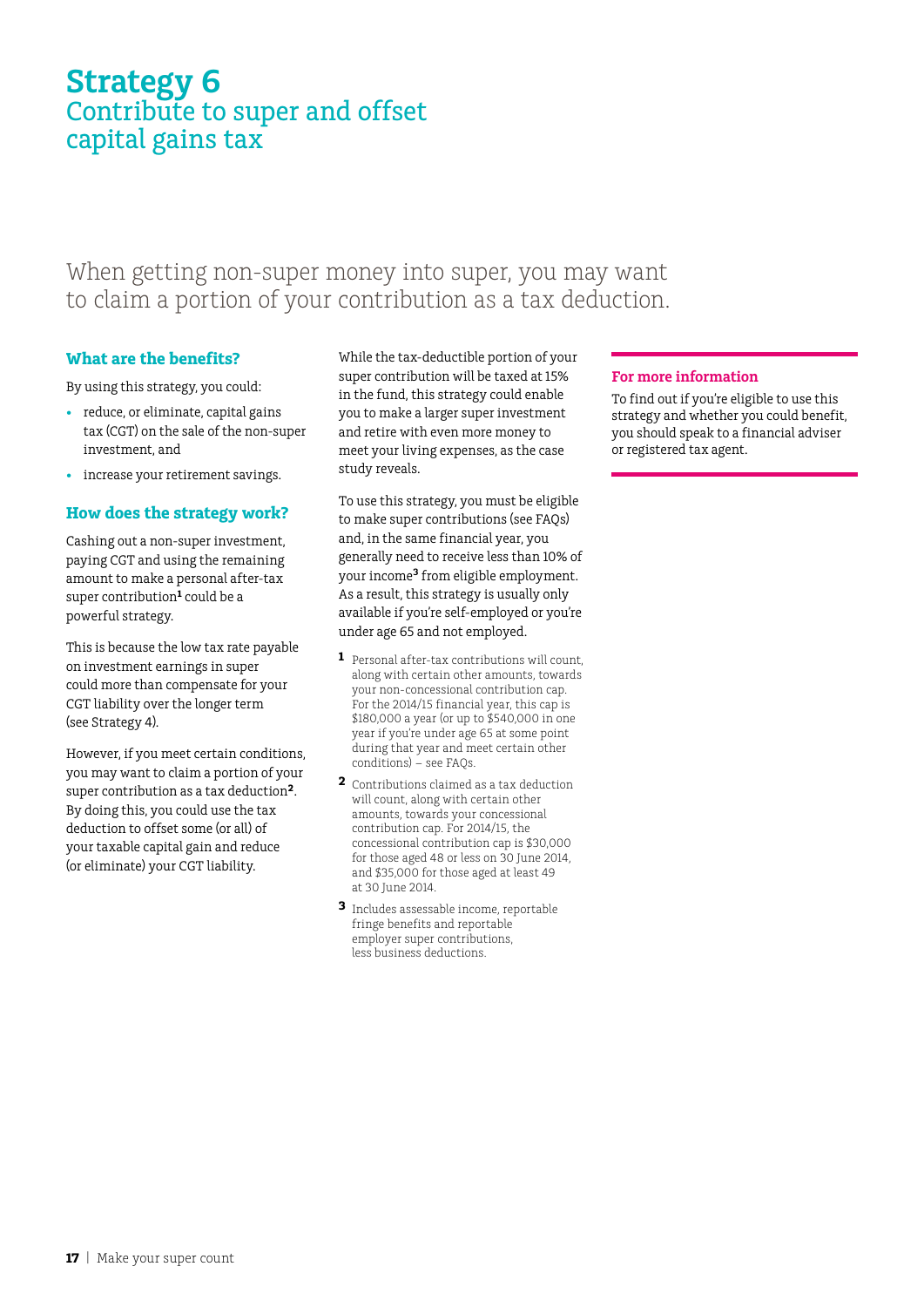### Strategy 6 Contribute to super and offset capital gains tax

#### **Case study**

**Lisa, aged 42**, is self-employed. Like Kate from Strategy 4, she earns a taxable income of \$90,000 pa and has a share portfolio worth \$50,000 (including a taxable capital gain of \$10,000**<sup>4</sup>**). She wants to sell her shares and invest the money in super so she can boost her retirement savings.

She could use the same approach as Kate and make a personal after-tax super contribution of \$46,100 (after keeping \$3,900 to pay CGT on the sale of the shares). However, because she's self-employed, her financial adviser explains she can claim her personal super contributions as a tax deduction**2**.

Her adviser therefore suggests that a better approach would be to invest the full sale proceeds of \$50,000 in super and claim \$10,000 as a tax deduction. By doing this, she can use the deduction to offset her taxable capital gain of \$10,000 and eliminate her CGT liability of \$3,900.

While the deductible contribution will be taxed at 15% in the super fund, this strategy will enable her to invest an additional \$2,400 in super for her retirement.

|                                           | <b>Without claiming</b><br>deduction | With claiming<br>deduction |
|-------------------------------------------|--------------------------------------|----------------------------|
| Value of shares prior to selling          | \$50,000                             | \$50,000                   |
| Less CGT payable on sale                  | ( \$3.900)                           | Nil                        |
| Less tax on deductible super contribution | Nil                                  | ( \$1,500)                 |
| Net super investment                      | \$46,100                             | \$48,500                   |
| <b>Additional super investment</b>        |                                      | \$2,400                    |

The next table compares these two options when she retires in 20 years. By claiming a portion of her super contribution as a tax deduction, and making a larger initial investment in super, Lisa could have an extra \$9,395 to meet her living expenses when she is no longer working.

|                                 | <b>Without claiming</b><br>$\sf{I}$ deduction $\sf{I}$ | <b>With claiming</b><br>deduction |
|---------------------------------|--------------------------------------------------------|-----------------------------------|
| Value of investment in 20 years | \$180.452                                              | \$189.847                         |

**Assumptions:** Lisa's super is invested in a broadly diversified share portfolio, which earns a total pre-tax return of 7.7% pa (split 3.3% income and 4.4% growth). Investment income is franked at 75%. All investment income is reinvested. Both investments are cashed out at the end of the 20 year period. All figures are after income tax and CGT (including discounting). These rates are assumed to remain constant over the investment period.

**Note:** No lump sum tax is payable based on current applicable tax rates on the super investment, as Lisa will be aged 62 at the end of the investment period.

- **4** This figure is after the 50% general CGT discount (that is available because Lisa has owned the shares for more than 12 months) and assumes she has no capital losses to offset her taxable capital gain.
- **5** Includes Medicare levy.

#### **Tips and traps**

- This strategy could also be used when selling an investment property, managed fund or other investment where CGT is payable by you.
- To reduce the tax payable on other income sources (eg from self-employment) you may want to claim more of your super contribution as a tax deduction subject to the cap on concessional super contributions (see FAQs).
- • While personal after-tax contributions will be received tax-free by all your eligible beneficiaries in the event of your death, personal deductible contributions will form part of the taxable amount and are generally taxed at 17%**5** if received by non-dependants for tax purposes (eg financially independent adult children).
- Rather than selling an asset and transferring the proceeds into super, it may be possible to contribute certain qualifying assets into super in specie (see Glossary). While the transfer may still result in CGT and stamp duty being payable, the CGT may be offset by claiming a portion of the in specie contribution as a tax deduction.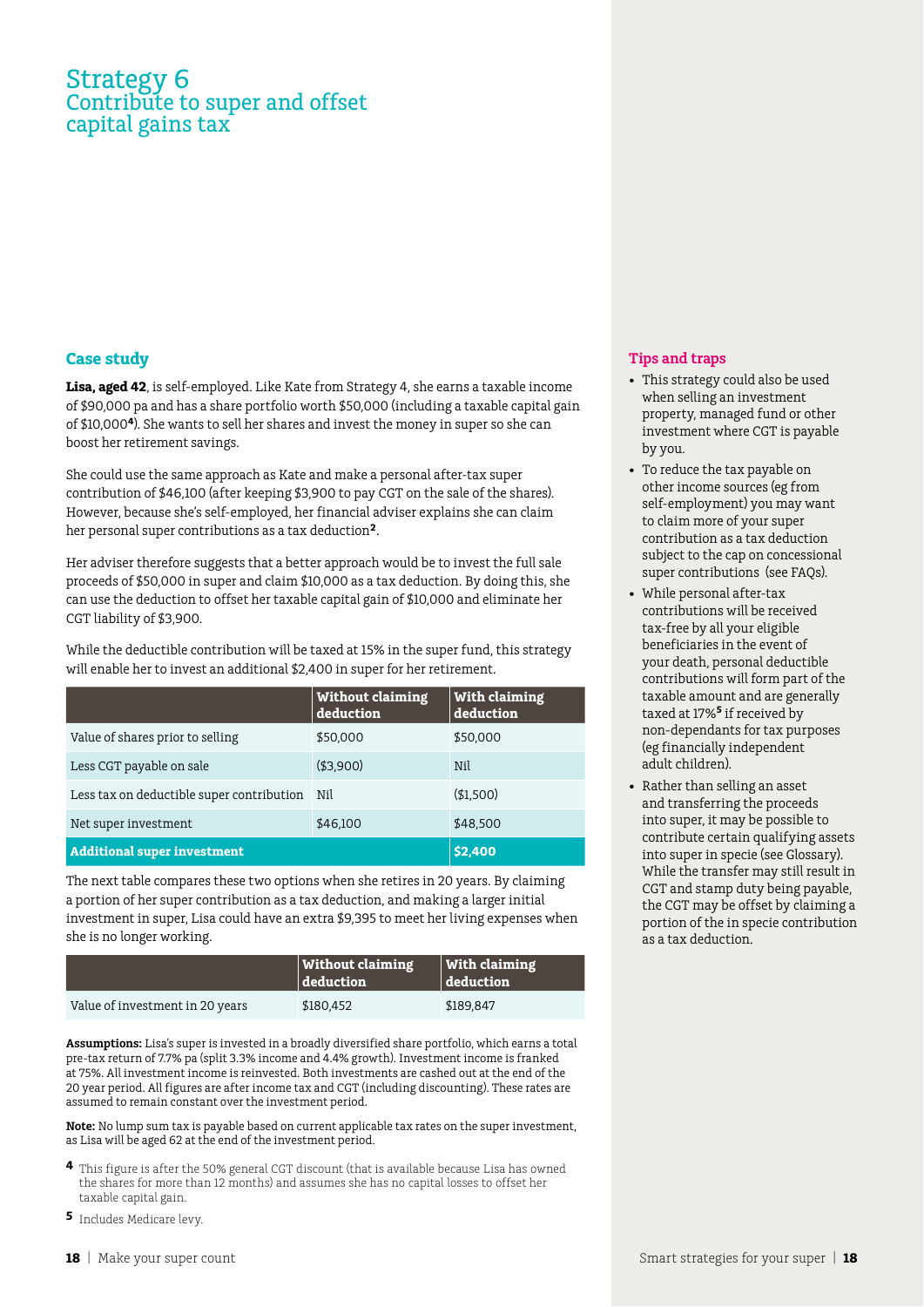## **Strategy 7** Purchase Life and TPD insurance tax-effectively

If you want to protect yourself and your family tax-effectively, you may want to take out life and total and permanent disability (TPD) insurance in a super fund rather than outside super.

#### **What are the benefits?**

By using this strategy, you could:

- • reduce the net cost of the premiums, and
- enable certain beneficiaries to receive the death or TPD benefit as a tax-effective income stream.

#### **How does the strategy work?**

If you buy life and TPD insurances in a super fund, you may be able to take advantage of a range of upfront tax concessions generally not available when insuring outside super. For example:

- If you're eligible to make **salary sacrifice contributions**, (see Strategy 1) you may be able to purchase insurance through a super fund with pre-tax dollars (see case study).
- • **If you earn less than \$49,4881 pa and you make personal after-tax super contributions,** you may be eligible to receive a Government co-contribution (see Strategy 5) that could help you cover the cost of future insurance premiums.
- If you make super contributions on **behalf of a spouse on a low-income,**  you may be able to claim a tax offset of up to \$540 pa (see FAQs) that could be put towards insurance premiums for you or your spouse.
- If you earn less than 10% of your **income<sup>2</sup> from eligible employment**  (eg you're self-employed or not employed), you can generally claim your super contributions as a tax deduction – regardless of whether they are used in the fund to purchase investments or insurance.

These tax concessions could make it cheaper to insure through a super fund. This will usually also be the case if the sum insured is increased to make a provision for any lump sum tax that is payable on TPD and death benefits in certain circumstances (see FAQs).

Another benefit of insuring in super is that you (or certain eligible dependants) have the option to receive the TPD (or death) benefit as an income stream, rather than a lump sum payment. Where this is done:

- • because lump sum tax won't be payable when the income stream is commenced, there may be no need to increase the sum insured depending on your circumstances, and
- the income payments will be concessionally taxed (see FAQs).
- **1** Includes assessable income, reportable fringe benefits and reportable employer super contributions less allowable business deductions. At least 10% of income must be derived from personal exertion however this is not reduced by allowable business deductions.
- **2** Includes assessable income, reportable fringe benefits and reportable employer super contributions, less business deductions. Other conditions apply.

#### **For more information**

To find out whether you could benefit from taking out Life and TPD insurance in super, you should speak to a financial adviser or registered tax agent.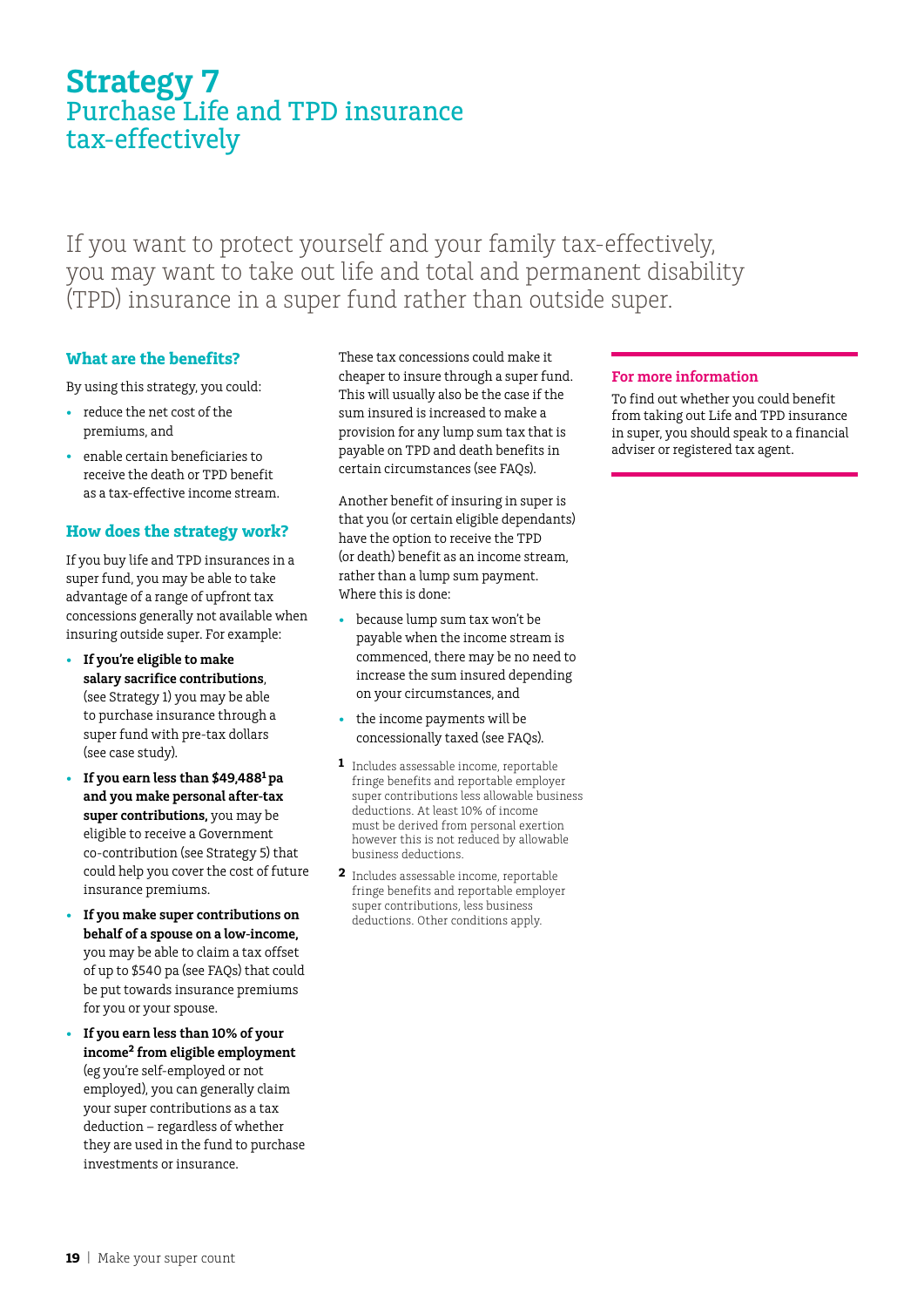### Strategy 7 Purchase Life and TPD insurance tax-effectively

#### **Case study**

**Jack, aged 44**, works full-time and earns a salary of \$100,000 pa. He is married to Claire, aged 41, who is looking after their young children.

After assessing their needs and situation, their financial adviser recommends Jack take out \$700,000 in Life insurance so Claire can pay off their debts and replace his income if he dies. The premium for this insurance is \$805 in year one.

Their adviser also explains it will be more cost-effective if he takes out the insurance in super. This is because if he arranges with his employer to sacrifice \$805 of his salary into his super fund, he'll be able to pay the premiums with pre-tax dollars**3**.

Conversely, if he purchases the cover outside super:

- he'll need to pay the premium of \$805 from his after-tax salary, and
- after taking into account his marginal rate of 39%<sup>4</sup>, the pre-tax cost would be \$1,319 (ie \$1,319 less tax at 39% [\$514] equals \$805).

By insuring in super he could make a pre-tax saving of \$514 on the first year's premium and an after-tax saving of \$314, after taking into account his marginal rate of 39%.

|                                               | <b>Insurance purchased</b><br>outside super (with<br>after-tax salary) | <b>Insurance purchased</b><br>within super (via<br>salary sacrifice) |
|-----------------------------------------------|------------------------------------------------------------------------|----------------------------------------------------------------------|
| Premium                                       | \$805                                                                  | \$805                                                                |
| Plus tax at marginal rate of 39%              | \$514                                                                  | N/A                                                                  |
| Pre-tax salary received or sacrificed \$1,319 |                                                                        | \$805                                                                |
| Pre-tax saving                                | N/A                                                                    | \$514                                                                |
| <b>After-tax saving</b>                       | N/A                                                                    | <b>\$314</b>                                                         |

Let's now assume he continues this cover for 20 years and the amount of insurance increases by 5% pa, to ensure the benefit payable keeps pace with inflation. Over this period, the after-tax savings could amount to \$35,950 (in today's dollars). So insuring in super could be significantly cheaper over a long time period.

#### **Insurance assumptions:** Age 44, non-smoker, \$700,000 in Life Cover increased by CPI each year. Based on MLC Limited's standard ordinary stepped premium rates as at 23 June and includes the policy fee.

- **3** Since 1 July 2011, premiums for certain TPD insurance policies (eg those with an 'own occupation' TPD definition) are only partially deductible to the fund trustee (eg own occupation). Because super funds generally receive a tax deduction for death and disability premiums, no tax is deducted from the salary sacrifice super contributions (see FAQ on page 25). If an individual earns \$300,000 or more, they will pay an additional 15% tax on concessional super contributions. A concessional contribution cap of \$30,000 applies in 2014/15 for those aged less than 49 on 30 June 2014, and \$35,000 for those 49 and over on 30 June 2014.
- **4** Includes Medicare levy.

#### **Tips and traps**

- Insurance cover purchased through a super fund is owned by the fund trustee, who is responsible for paying benefits subject to relevant legislation and the fund rules. When insuring in super, you should be clear on the powers and obligations of the relevant trustee when paying benefits.
- When making contributions to fund insurance premiums in a super fund, you should take into account the cap on concessional and non-concessional contributions (see FAQs).
- • When insuring in super, you can usually arrange to have the premiums deducted from your account balance without making additional contributions to cover the cost. This could enable you to get the cover you need without reducing your cashflow.
- • While Critical Illness insurance is not available within super, it's possible to purchase Income Protection (or Salary Continuance) insurance in super with a choice of benefit payment periods up to age 65.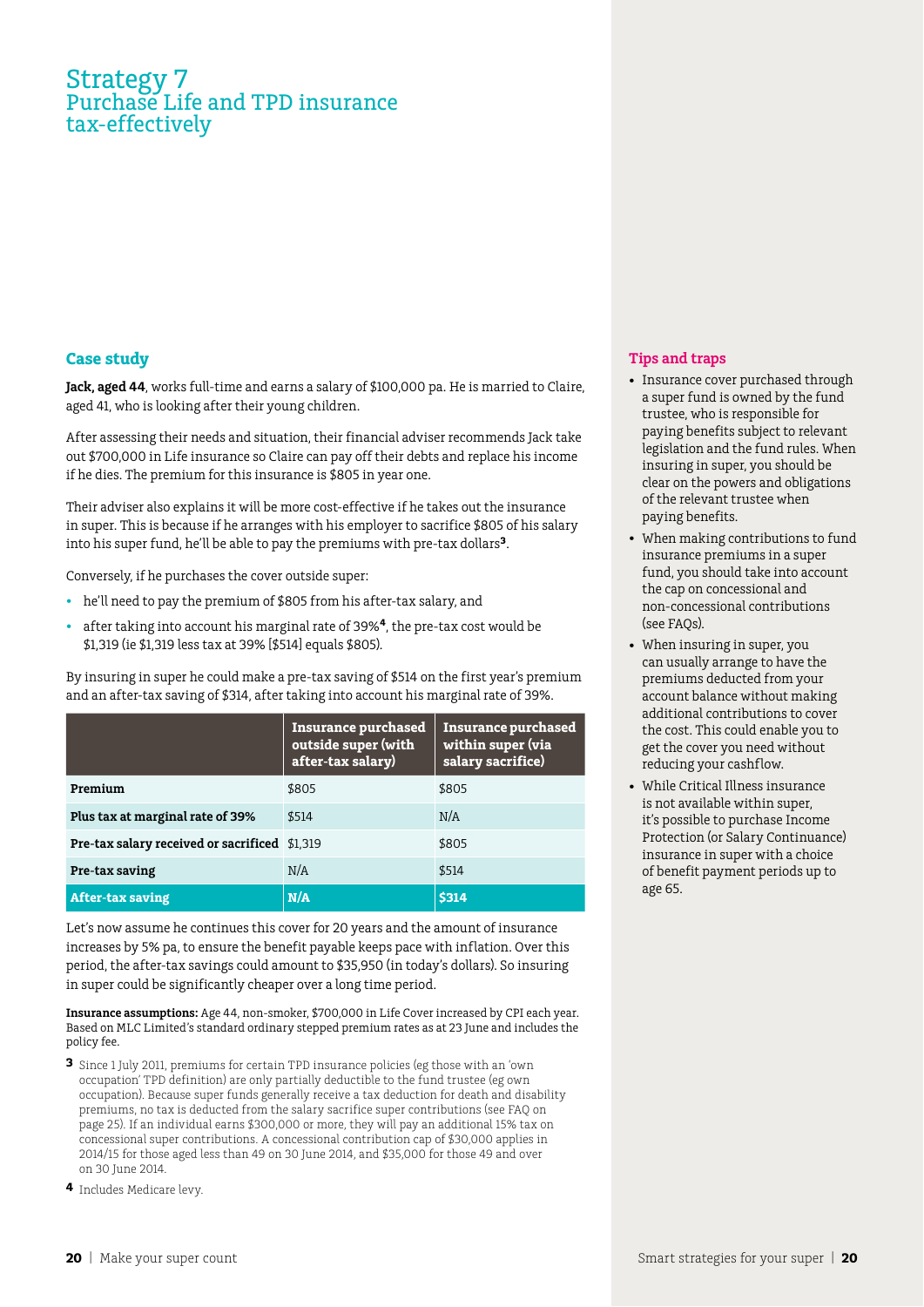## **Strategy 8** Convert business capital into tax-free retirement benefits

If you're aged 55 or over and selling your small business to retire, you may want to take advantage of the CGT retirement exemption.

#### **What are the benefits?**

By using this strategy, you could:

- • reduce, or eliminate, capital gains tax (CGT) on the sale of your business, and
- get more money into the concessionally taxed super system.

#### **How does the strategy work?**

To use this strategy, you need to sell active business assets<sup>1</sup> that have been held for less than 15 years and meet certain other conditions.

If eligible (see FAQs), you then need to claim the CGT retirement exemption no later than when you lodge your income tax return for the year in which the business is sold.

This exemption enables you to disregard up to \$500,000 in capital gains and keep more of the sale proceeds to meet your living expenses in retirement.

Furthermore, if you invest the CGT retirement exemption amount in super and elect to have this amount counted towards your CGT cap, you could potentially get more of the sale proceeds into super without incurring a penalty.

This is because super contributions made under the CGT cap are specifically excluded from the non-concessional contribution cap of \$180,000**2** a year, or up to \$540,000**2** in one year if you're under age 65 at some point during that year and meet certain other conditions (see FAQs).

**Note:** If you held the active business assets for 15 years or more, you may be eligible to claim the 15 year CGT exemption (see FAQs). This exemption could enable you to disregard 100% of the capital gain and take advantage of a higher CGT cap of \$1,355,000**2**.

- **1** Active business assets are assets that are held or used in the course of carrying on your own business or a business of someone else that is connected with you. Generally, this might include land and buildings and in limited circumstances, shares in the company.
- **2** This figure applies in 2014/15 and may be indexed in future years.

#### **For more information**

To find out whether you're eligible to claim the CGT retirement exemption and how you could use it to your advantage, you should speak to a financial adviser or registered tax agent.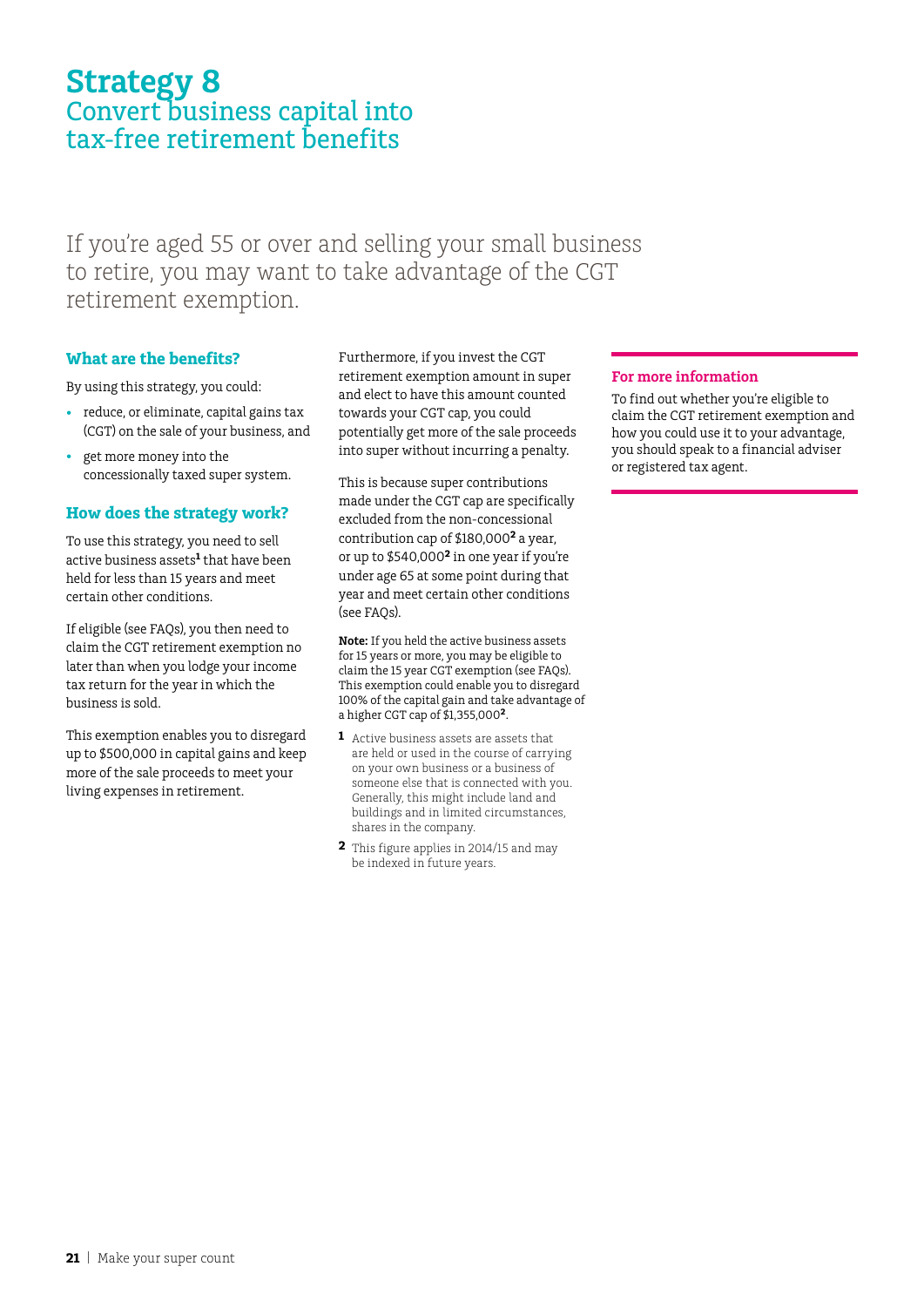### Strategy 8 Convert business capital into tax-free retirement benefits

#### **Case study**

**Jane, aged 64**, recently sold a business she has owned for the last 10 years for \$800,000 and made a capital gain of \$700,000.

She wants to limit the amount of CGT she has to pay on the sale proceeds and, if possible, would like to get all the money into the concessionally taxed super system to fund her retirement.

She claims the 50% general CGT discount**<sup>3</sup>** and a CGT retirement exemption of \$350,000. This will enable her to offset her taxable capital gain and receive the full sale proceeds of \$800,000 without paying any tax.

| Sale proceeds received                     | \$800,000    |
|--------------------------------------------|--------------|
| Less cost base                             | \$100,000    |
| Nominal capital gain                       | \$700,000    |
| Less 50% general CGT discount <sup>3</sup> | (\$350,000)  |
| Net gain after discount                    | \$350,000    |
| Less CGT retirement exemption claimed      | ( \$350,000) |
| Net taxable gain                           | Nil          |

Her financial adviser recommends she invest the CGT exemption amount of \$350,000 in super and notify her fund that she wants this amount to be counted towards her CGT cap.

Because the amount claimed under the CGT cap is excluded from the non-concessional contribution cap (and she is under age 65), she is then able to invest a further \$450,000 in super as a personal after-tax contribution.

By using this strategy, she is able to get the full sale proceeds of \$800,000 into super without exceeding the contribution caps. Jane is also able to use this amount to commence an income stream investment where she can receive unlimited tax-free payments **4** to meet her living expenses.

- **3** If an asset has been held for more than 12 months, individual small business owners (eg sole traders and partners) must utilise the 50% general CGT discount before electing to apply any of the other small business CGT concessions except for the 15 year exemption (see FAQs).
- **4** Assumes the payments are made from a taxed super fund (see Glossary).

#### **Tips and traps**

- If you're under age 55, you must invest the CGT retirement exemption amount in super to qualify for the CGT concession. Also, you won't be able to access the money (as a lump sum or income stream) until you meet a condition of release (see FAQs).
- If your capital gain is large, you may also want to claim the 50% active assets exemption (see FAQs). If you're eligible, this exemption could also enable you to reduce a taxable capital gain on the sale of active business assets. However, the amount claimed cannot be counted towards the CGT cap when invested in super.
- If you want the contribution treated as a CGT cap election contribution, you must provide your fund with a **CGT cap election form** in the approved format at the time or prior to making the contribution.
- If you use your super to start an income stream investment:
	- –no tax will be payable on earnings in the fund
	- –the taxable income payments will attract a 15% tax offset between ages 55 and 59**<sup>4</sup>**, and
	- –all income payments received at age 60 or over will generally be tax-free**<sup>4</sup>**.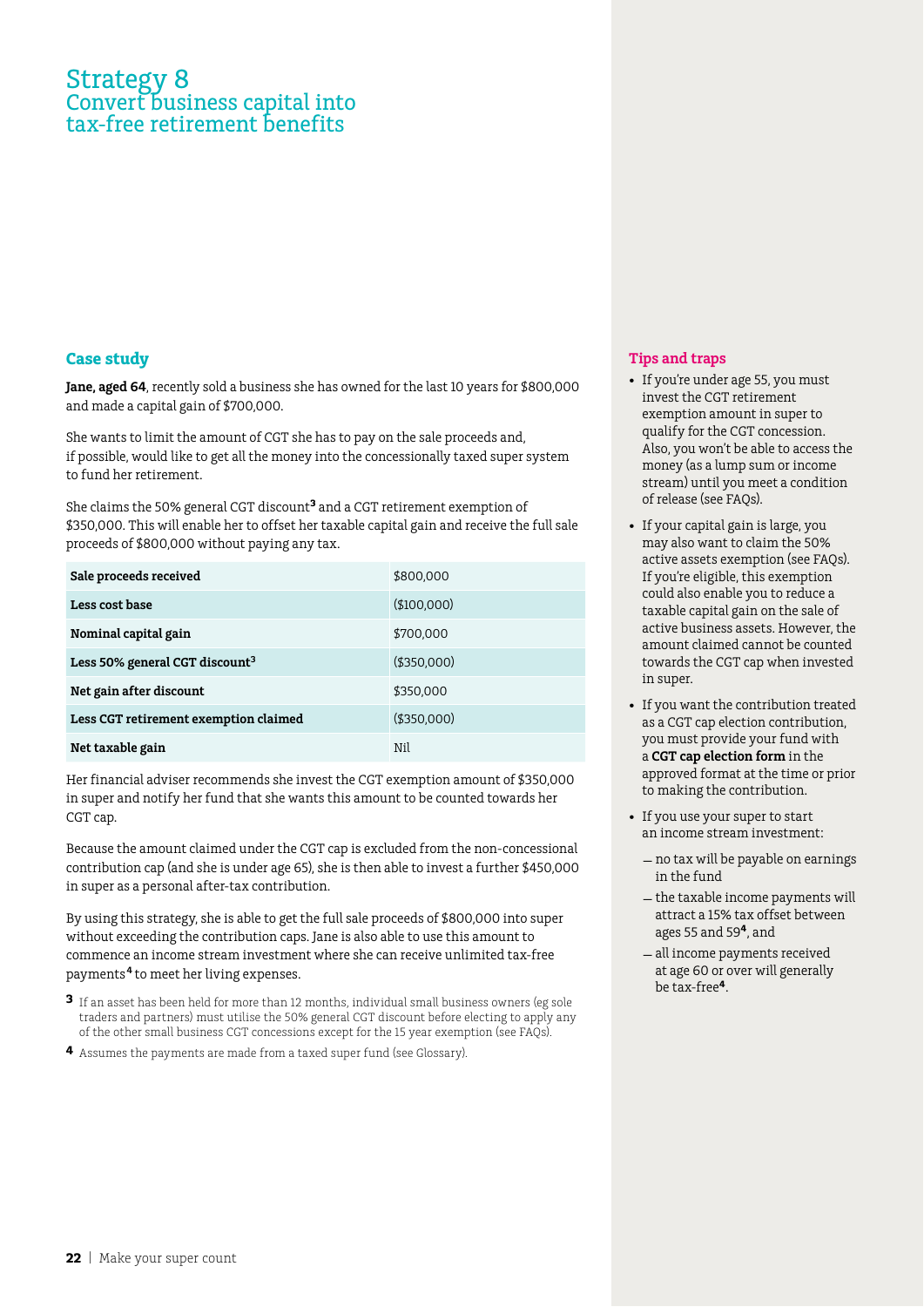#### **Who can contribute to super?**

Subject to the fund rules, contributions to your super account in 2014/15 are allowed in the circumstances outlined in the following table:

| Your<br>age | <b>Allowable contributions</b>                                                                                                                                                                                                                                                                             |
|-------------|------------------------------------------------------------------------------------------------------------------------------------------------------------------------------------------------------------------------------------------------------------------------------------------------------------|
| $\leq 65$   | • Personal contributions, mandatory employer contributions, voluntary<br>employer contributions (including salary sacrifice) and spouse contributions.                                                                                                                                                     |
| $65 - 69$   | • Personal contributions, voluntary employer contributions (including<br>salary sacrifice) and spouse contributions, provided you have worked at<br>least 40 hours over a consecutive 30 day period during the financial year,<br>prior to making the contribution.<br>• Mandatory employer contributions. |
| $70 - 74$   | • Personal contributions and voluntary employer contributions (including<br>salary sacrifice), provided you have worked at least 40 hours over a<br>consecutive 30 day period during the financial year, prior to making<br>the contribution.<br>• Mandatory employer contributions.                       |
| 75 +        | • Mandatory employer contributions.                                                                                                                                                                                                                                                                        |

An existing super benefit can be rolled over at any time. You will also need to satisfy these conditions if you want to invest the proceeds from the sale of a business in super.

#### **How much can you contribute to super?**

Assuming you're eligible to make contributions, certain caps apply. These include the non-concessional contribution cap, the concessional contribution cap and the CGT cap. Each of these caps is outlined below.

#### **What is the non-concessional contribution (NCC) cap?**

The NCC cap applies to certain super contributions that include, but are not limited to, personal after-tax contributions made and spouse contributions received. In 2014/15, the cap is \$180,000. However, if you are under age 65 at some point during the financial year, it may be possible to contribute up to \$540,000 in 2014/15,

provided your total non-concessional contributions in that financial year, the last two proceeding years, and the following two financial years, do not exceed \$540,000. If the cap is exceeded, excess contributions will be taxed at a penalty rate of 49%**<sup>1</sup>** .

**Note:** Particular contributions are excluded from this cap. The main ones include:

- • certain proceeds from the sale of small business assets up to a CGT cap of \$1,355,000**<sup>2</sup>**in 2014/15 (see page 24), and
- settlements received for personal injuries relating to permanent disablement.

#### **What is the concessional contribution (CC) cap?**

The CC cap applies to certain super contributions that include, but are not limited to:

- all contributions from an employer (including salary sacrifice), and/or
- • personal contributions claimed as a tax deduction.

In 2014/15 the concessional contribution cap is**3**:

| Age on 30 June 2014 | ' Cap    |
|---------------------|----------|
| 48 or under         | \$30,000 |
| 49 or over          | \$35,000 |

Since 1 July 2013, excess concessional contributions are treated as assessable income and taxed at your marginal tax rate. You have the choice to have up to 85% of the excess concessional contribution amount refunded, after allowing for 15% concessional contributions tax already paid by the super fund. The excess concessional contribution charge applies due to the timing difference between when you make the contribution and the assessment by the Australian Taxation Office.

If you have the excess concessional contributions refunded, it no longer counts against your cap. If you retain the excess concessional contribution in your super fund, the excess amount counts against the cap and also against the non-concessional contribution cap.

- **1** This includes the 2% Medicare Levy and Temporary Budget Repair Levy.
- **2** This figure applies from 1 July 2014 and may be indexed in future years.
- **3** The \$30,000 cap may be indexed in future years. The higher concessional contribution cap of \$35,000 is unindexed.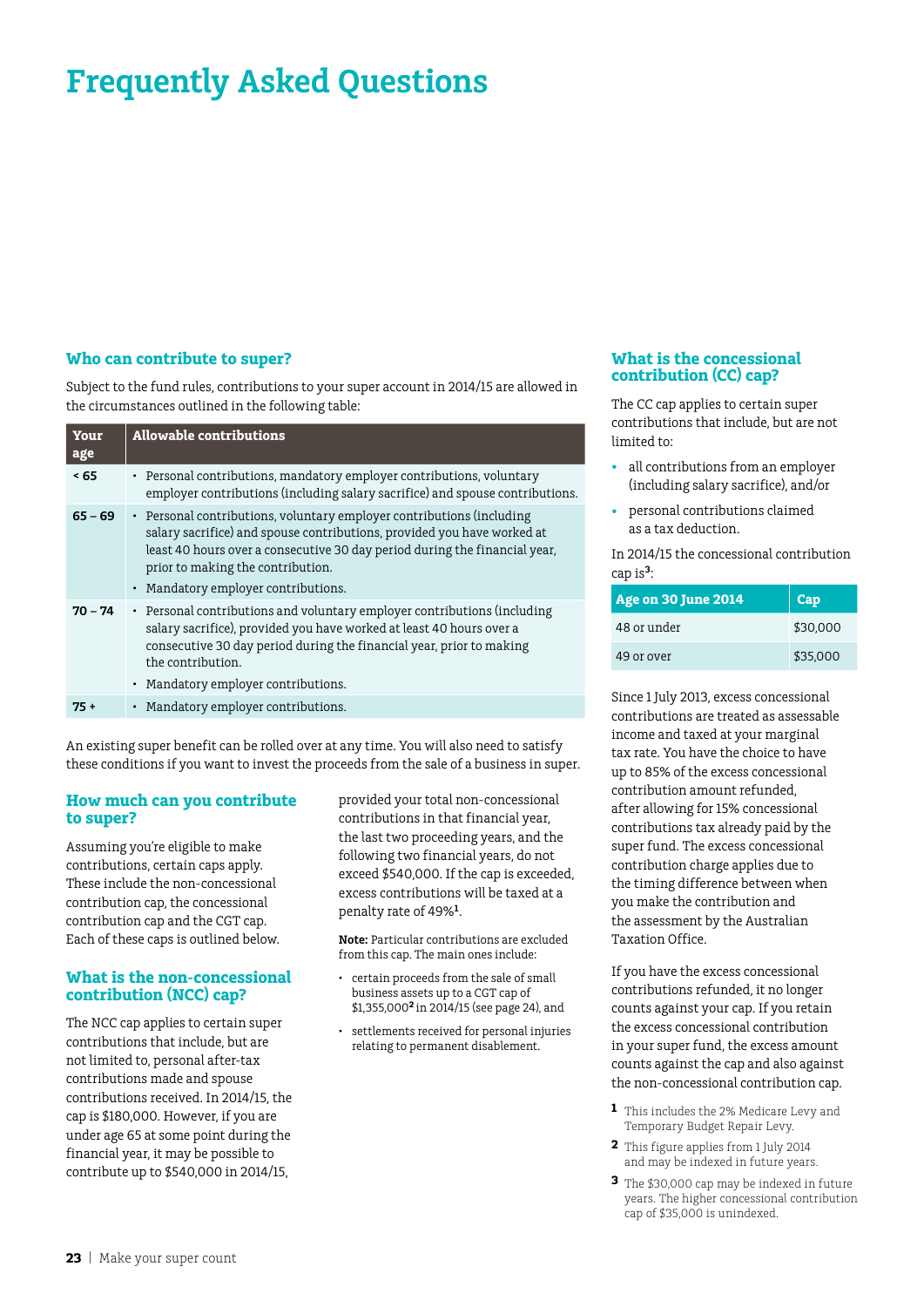#### **What is the CGT cap?**

The CGT cap is a lifetime limit and is currently up to \$1,355,000**<sup>4</sup>**. This cap is available to eligible small business owners when making personal after-tax super contributions using:

- capital proceeds from the disposal of assets that qualify for the 15 year CGT exemption, even if the disposal didn't result in a capital gain or loss, the asset was a pre-CGT asset or the disposal occurred before the 15-year holding period had elapsed due to permanent incapacity, or
- capital gains from the disposal of assets that qualify for the CGT retirement exemption up to a lifetime limit of \$500,000 per person.

#### **What CGT concessions are available to small business owners?**

Small business owners may have a number of CGT concessions available to them when selling their interest(s) in a business. Some can also take advantage of more than one CGT concession.

To qualify for the concessions, a number of basic conditions need to be met, as well as some conditions that are specific to each of the concessions.

#### To meet the **basic eligibility conditions:**

• The business must have a turnover of \$2 million or less, or the net value of the owner's existing CGT assets (subject to certain exclusions) must not exceed \$6 million (the Net Asset Value test). If the owners have connected or affiliated entities, then the annual turnover or net value of the CGT assets of those entities must be aggregated.

- • The assets disposed of must be active assets. These are tangible and intangible assets used, or held ready for use, in the course of carrying on a business (eg land, buildings and goodwill). Shares in Australian resident companies and interests in Australian resident trusts are active assets where at least 80% of the assets owned by these entities are active assets.
- If the asset is a share in a widely held company or an interest in a trust, there must be either a significant individual who is entitled to at least 20% of distributed income or capital from the entity, or the 90% small business participation percentage test needs to be met.

The concessions that may be available (and the **specific eligibility conditions** that apply to these concessions) include the:

- • **15 year CGT exemption**  This is a 100% CGT exemption available to small business owners on the disposal of active assets held for 15 years or more. The assets must have been disposed of for the purpose of retirement and the small business owner must be at least 55 years of age or permanently incapacitated.
- 50% CGT active assets exemption -This is a 50% exemption available to small business owners on the disposal of active assets.
- • **CGT retirement exemption –** This is available to small business owners up to a maximum lifetime limit of \$500,000. If the small business owner is less than 55 years of age, they must invest the exempt amount in a super fund. However, if the small business owner is 55 or over, they could take the proceeds as cash, invest in super or start an income stream investment.

In addition to the small business concessions, the 50% general **CGT discount** is available to individuals and beneficiaries of trusts on all assets held for more than 12 months. This exemption must be utilised before any other concession is claimed, except for the 15 year exemption.

#### **How is your super taxed?**

#### Tax on contributions

Employer contributions (including salary sacrifice) and personal deductible contributions form part of the super fund's assessable income and are generally taxed at a maximum rate of 15%**5** .

#### Tax on investment earnings

The investment earnings of a complying super fund are generally taxed at a maximum rate of 15%. The tax rate payable can be reduced with the use of dividend imputation credits and the CGT discount provisions. The one-third CGT discount means the effective tax rate on realised capital gains is only 10%, where the investments have been held for at least 12 months.

- **4** This figure applies from 1 July 2014 and may be indexed in future years.
- **5** If the contributor's personal income is \$37,000 pa or less, up to \$500 of Government Low Income Superannuation Contributions may be available to offset the contributions tax (see Glossary). Individuals with income above \$300,000 will pay an additional 15% tax on concessional super contributions.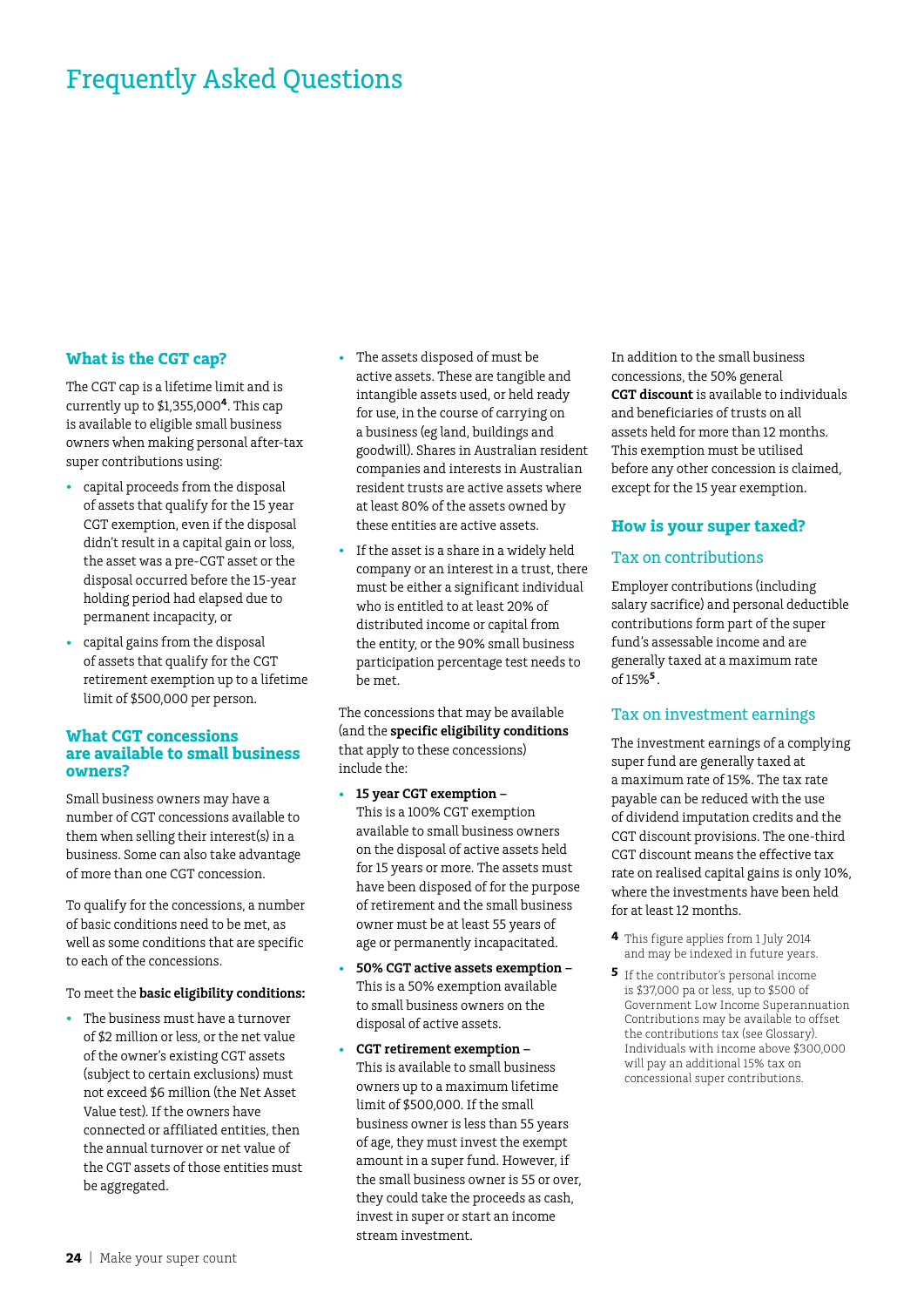#### **What tax concessions are available when contributing to super?**

#### Tax deduction on super contributions

If you earn less than 10% of your income**<sup>6</sup>** from eligible employment (eg you're self-employed or not employed), you may be eligible to claim a full tax deduction for your super contributions.

However, you should keep in mind that any contributions you claim as a tax deduction will count, along with certain other amounts, towards your concessional contribution cap (see page 23).

- **6** Includes assessable income, reportable fringe benefits and reportable employer super contributions, less business deductions.
- **7** Includes assessable income, reportable fringe benefits, and reportable employer super contributions. This is not reduced by business deductions.
- **8** Salary sacrifice amounts don't qualify as personal contributions.
- **9** The personal after-tax contributions (but not Government co-contributions) will count towards the non-concessional contribution cap outlined on page 23.
- **10** The after-tax super contributions received by your spouse will count towards their non-concessional contribution cap (see page 23).

#### Government co-contributions

You may be entitled to a Government co-contribution of up to \$500 in 2014/15 if:

- • your income**<sup>6</sup>** is less than \$49,488
- at least 10% of your income<sup>7</sup> is attributable to eligible employment or carrying on a business
- • you make personal after-tax contributions to your super account**<sup>8</sup>**
- you lodge an income tax return
- you're under age 71 at the end of the financial year that the personal super contribution is made, and
- • you're not a temporary resident.

The table below outlines the co-contribution you may be entitled to receive if you make personal after-tax super contributions in 2014/15.

| Income <sup>6</sup> | <b>Personal after-tax</b><br>contribution <sup>9</sup> | <b>Co-contribution available</b>                                                                                         |
|---------------------|--------------------------------------------------------|--------------------------------------------------------------------------------------------------------------------------|
| \$34,488 or less    | Any amount                                             | 50% of your personal contributions<br>(subject to a maximum of \$500)                                                    |
| \$34,489-\$49,488   | $$0 - $1,000$                                          | An amount equal to the lesser of:<br>personal contribution x 0.5, or<br>• $$500 - [0.03333 \times (income^6 - $34,488)]$ |
| \$48,489 or more    | Any amount                                             | Nil                                                                                                                      |

#### Spouse contribution tax offset

You may be able to claim a tax offset of up to \$540 pa when you make after-tax super contributions on behalf of your spouse. The amount of the offset will depend on your spouse's income**6** as follows:

| Spouse's income <sup>6</sup> | Contribution<br>amount <sup>10</sup> | You can claim an offset of:                                                                                                              |
|------------------------------|--------------------------------------|------------------------------------------------------------------------------------------------------------------------------------------|
| \$10,800 or less             | $$0 - $3,000$                        | 18% of contributions                                                                                                                     |
| \$10,800 or less             | \$3,000 or more                      | \$540 maximum                                                                                                                            |
| \$10,801-\$13,799            | Any amount                           | An amount equal to the lesser of:<br>• spouse contribution x 18%, or<br>• [\$3,000 – (spouse's income <sup>6</sup> – \$10,800)]<br>x 18% |
| \$13,800 or more             | Any amount                           | Nil                                                                                                                                      |

**Note:** A spouse under the relevant legislation includes a married or de facto spouse, but does not include partners (married or de facto) who are living separately and apart on a permanent basis. The receiving spouse must also be under age 65 or, if between 65 and 70, must have worked at least 40 hours over 30 consecutive days during the financial year.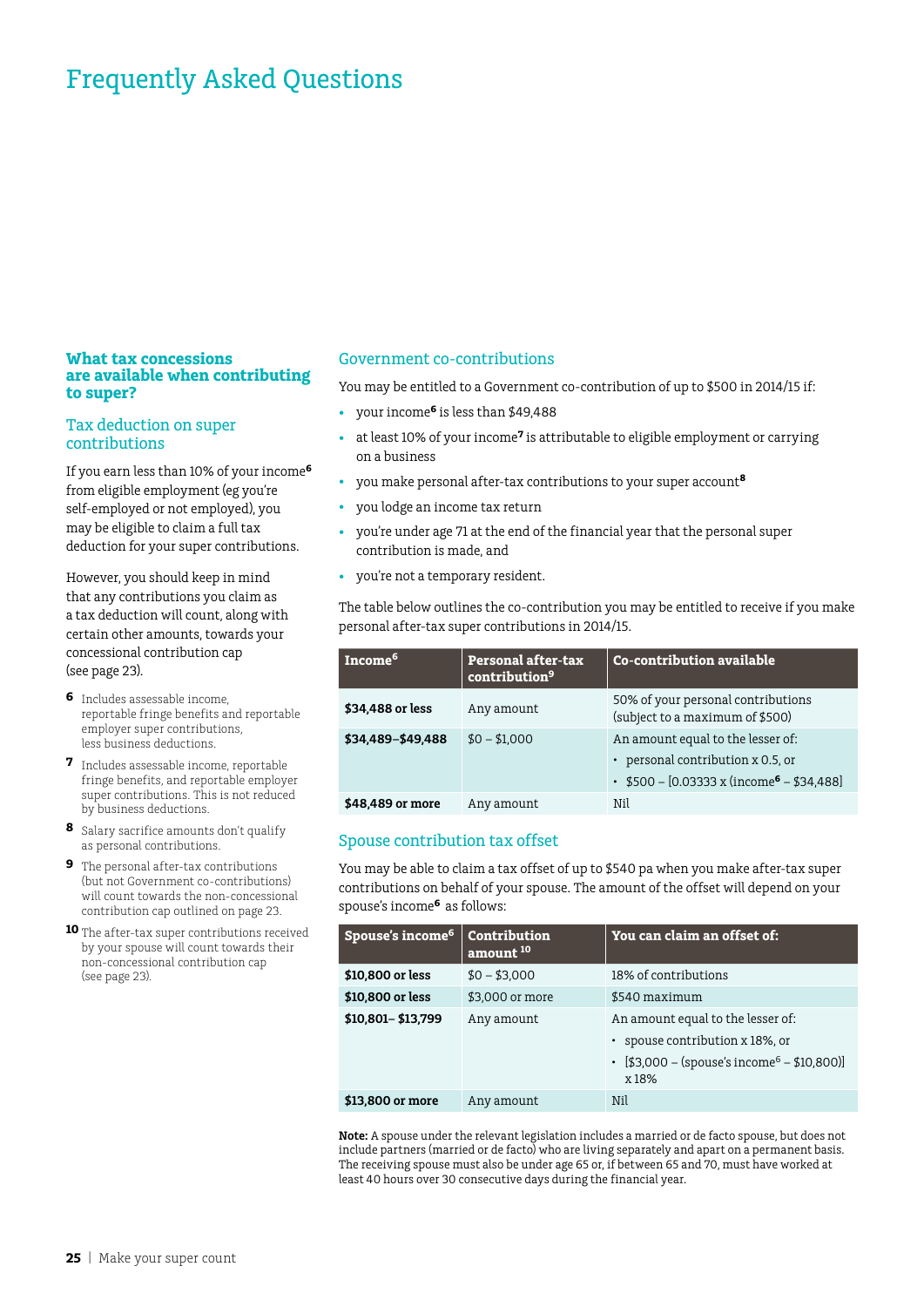#### **What are the current income tax rates?**

#### Marginal tax rates on income

The following table summarises the tax rates that apply to residents in 2014/15.

| <b>Taxable</b><br>income range | <b>Tax payable</b>                                             |
|--------------------------------|----------------------------------------------------------------|
| $$0 - $18,200$                 | Nil                                                            |
| $$18,201-$                     | $19\%$ <sup>11</sup> on amount                                 |
| \$37,000                       | over \$18,200                                                  |
| $$37,001 -$                    | $$3,572 + 32.5\%$ <sup>11</sup> on                             |
| \$80,000                       | amount over \$37,000                                           |
| $$80,001 -$                    | $$17.547 + 37\%$ <sup>11</sup> on                              |
| \$180,000                      | amount over \$80,000                                           |
| Over \$180,000                 | $$54,547 + 47\%$ <sup>11, 12</sup> on<br>amount over \$180,000 |

#### Medicare levy

A levy of 2% is payable on the whole of your taxable income on top of normal marginal tax rates. In 2014/15, if you earn less than certain limits you're exempt from the levy. If you earn slightly more than these limits, the levy is phased in.

An additional surcharge between 1%–1.5% applies to singles with an income in 2014/15 over \$\$90,000 pa (or couples with a combined income of \$180,000 pa) who don't have private health insurance. If applicable, this Medicare levy surcharge will be payable on top of the base Medicare levy of 2%.

#### **When can you access your super?**

Your super can generally be accessed when you meet one of the following **conditions of release:**

- retiring after reaching your preservation age (55 to 60 – see next column)
- • leaving your employer after age 60
- reaching age 65
- permanent incapacity (specific requirements apply)
- a terminal medical condition where two medical practitioners (one a specialist) certify that your condition is likely to result in death within 12 months
- death
- financial hardship (the amount is restricted and you must have received Federal Government income support for 26 weeks consecutively or 39 weeks cumulatively if aged 55 or over and not gainfully employed at the date of application)
- compassionate grounds (must be approved by the Department of Human Services)
- • upon permanent departure from Australia for certain temporary residents
- leaving the service of your employer who has also contributed into your super fund; restricted non-preserved benefits only
- • A transition to retirement pension (see Glossary) may also be commenced with preserved and restricted non-preserved benefits if you have reached your preservation age.

**Note:** You can access unrestricted non-preserved benefits at any time.

#### **What are the preservation ages?**

The age at which you can withdraw your super depends on when you were born. The following table shows the current preservation ages.

| Date of birth                 | <b>Preservation age</b> |
|-------------------------------|-------------------------|
| Before 1 July 1960            | 55                      |
| 1 July 1960 -<br>30 June 1961 | 56                      |
| 1 July 1961 –<br>30 June 1962 | 57                      |
| 1 July 1962 -<br>30 June 1963 | 58                      |
| 1 July 1963 –<br>30 June 1964 | 59                      |
| 1 July 1964 or after          | 60                      |

#### **How long can I keep my benefits in super?**

You can keep your benefits in the accumulation phase of a super fund for as long as you like.

- **11** These rates don't include the Medicare levy.
- **12** Includes the Temporary Budget Repair Levy.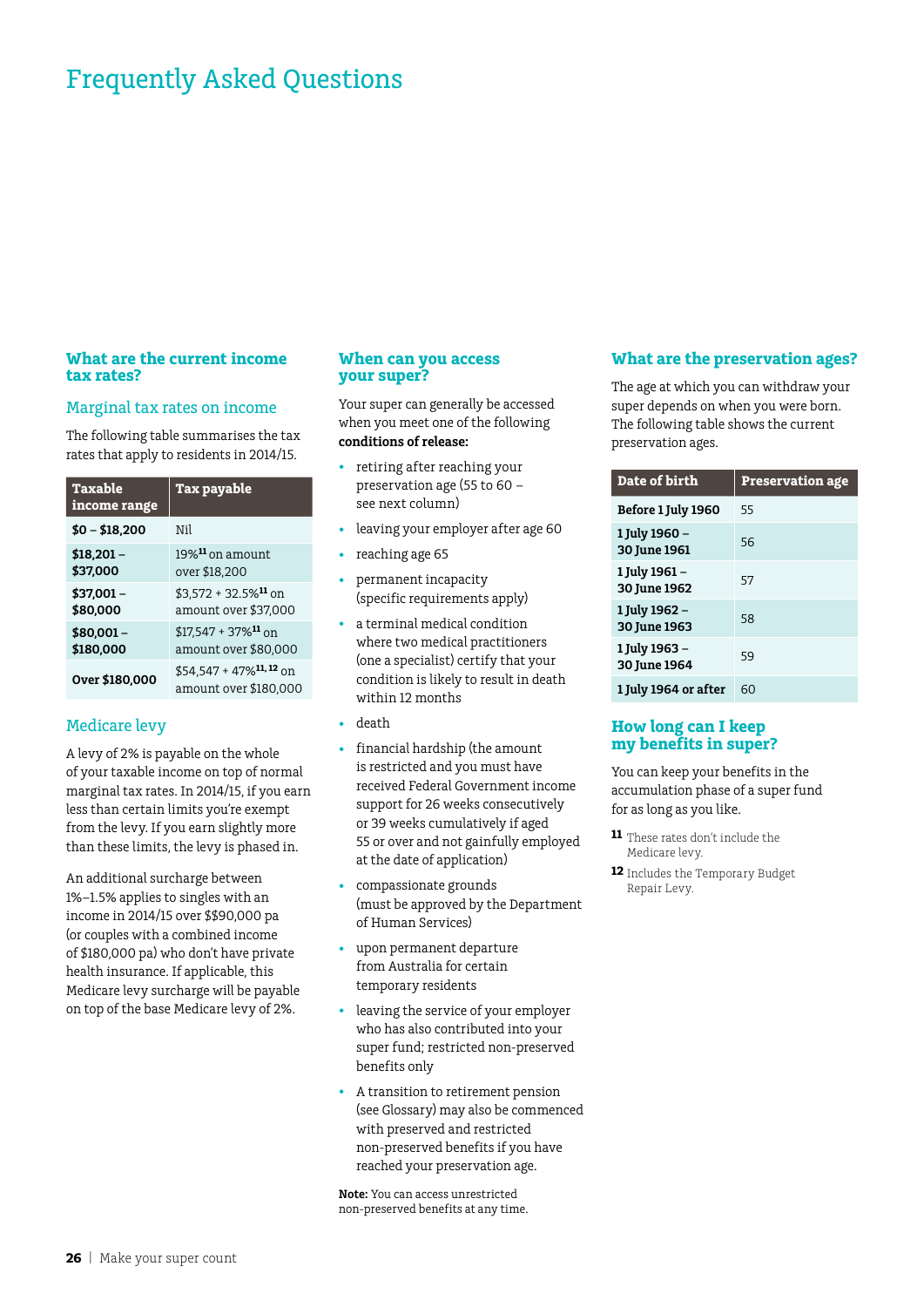#### **What tax is payable when a super benefit is received as a lump sum?**

The table below summarises the tax payable in 2014/15 on a lump sum benefit paid from a taxed super fund, including in the event of total and permanent disability but not death (see next column).

| Component                | <b>Tax payable</b>                                                                       |  |
|--------------------------|------------------------------------------------------------------------------------------|--|
| <b>Tax free</b>          | Nil                                                                                      |  |
| <b>Taxable:</b>          |                                                                                          |  |
| • If under age 55        | $.72\%$ <sup>13</sup>                                                                    |  |
| $\cdot$ If aged 55 to 59 | · First \$185,000 <sup>14</sup> is<br>tax-free and rest is<br>taxed at 17% <sup>13</sup> |  |
| If aged $60+$            | N <sub>i</sub> 115                                                                       |  |

**Note:** Where you have a tax free and a taxable component, each lump sum withdrawal will include both components in the same proportion as these components make up the total interest immediately before the withdrawal.

If a super benefit (including insurance proceeds) is paid as a lump sum in the event of a fund member's death:

- • all amounts received by dependants for tax purposes**<sup>16</sup>** are tax free, and
- the table below summarises the tax payable on the various components by non-dependants for tax purposes.

| Component         | Tax payable by<br>non-dependants |  |
|-------------------|----------------------------------|--|
| <b>Tax free</b>   | Nil                              |  |
| Taxable:          |                                  |  |
| • Taxed element   | $\cdot$ 17% <sup>13</sup>        |  |
| • Untaxed element | $.32\%$ <sup>13</sup>            |  |

#### **What is the Mature Age Worker tax offset?**

This offset (with a maximum of \$500) is available if you're born before 1 July 1957 and earn taxable income from personal exertion, including salary and wages, business income or personal services income. Taxable income from these sources also needs to be within the following limits in 2014/15:

| Taxable income <sup>17</sup> | <b>Offset available</b>                                             |
|------------------------------|---------------------------------------------------------------------|
| Less than \$10,000           | 5% of taxable<br>$income$ <sup>17</sup>                             |
| $$10,000 - $53,000$          | \$500                                                               |
| $$53,001 - $62,999$          | $$500 - [0.05 x]$<br>(taxable income <sup>17</sup><br>$-$ \$53,000) |
| \$63,000 or more             | Nil                                                                 |

#### **Example**

If you're at least 57 years old, with a taxable income from personal exertion of \$57,000 pa, you may be entitled to a tax offset of \$300 ie \$500 less 5% of (\$57,000 –  $$53,000$  = \$300.

**13**Includes Medicare levy.

- **14**This low rate cap applies to the total of all taxable components that are taken as cash at age 55 to age 60. This rate applies to 2014/15 financial year and may be indexed in future years.
- **15** Lump sum payments received at age 60 or over don't need to be included in your tax return unless these amounts are from an untaxed source.
- **16**Includes a spouse (legally married or de facto including same sex), a former spouse, minor children, a financial dependant and a person in an interdependency relationship with the deceased.
- **17** From personal exertion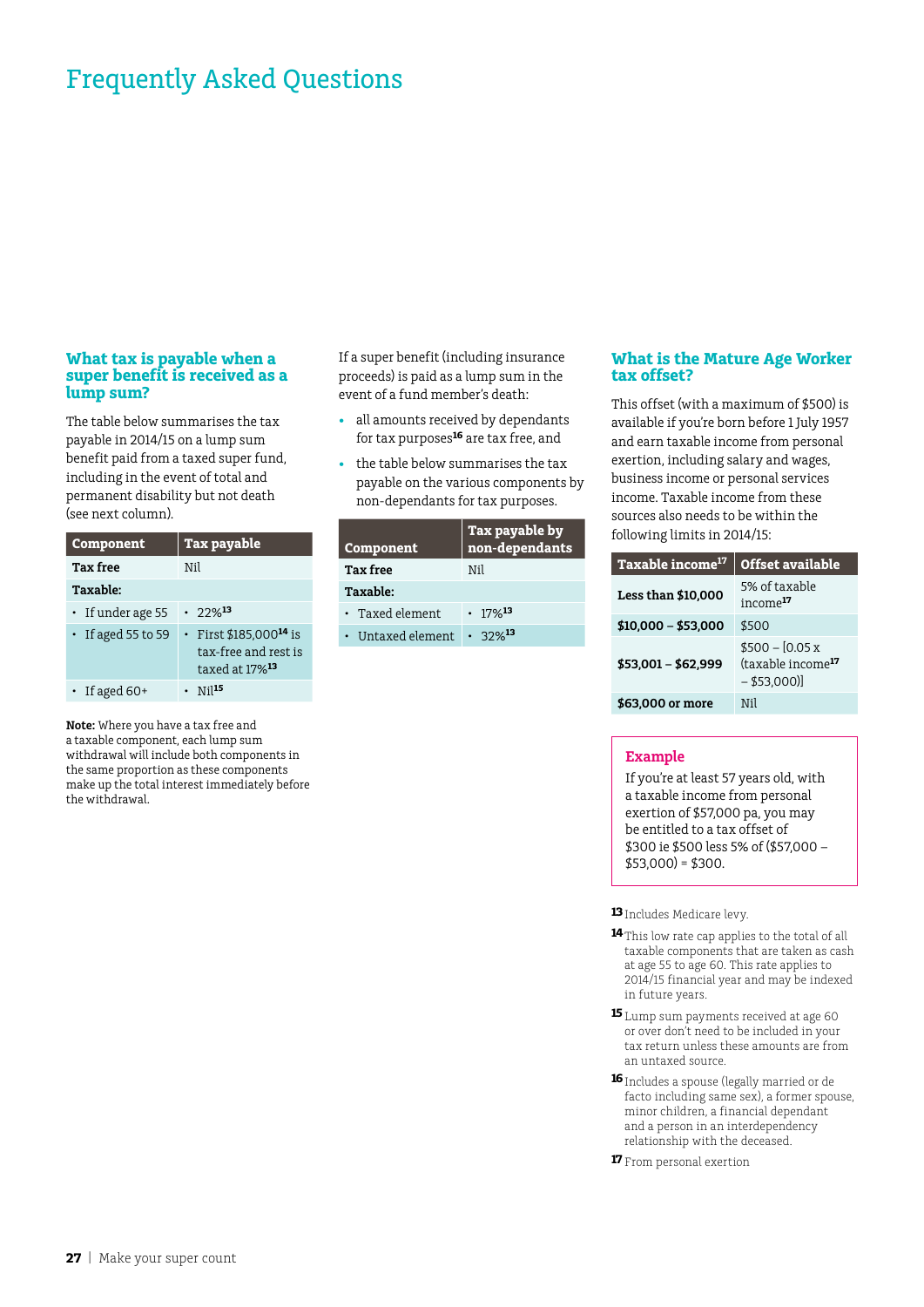#### **What are the benefits of starting an income stream investment with super money?**

Using your super to start an income stream investment can provide benefits that aren't available if you take your super as a lump sum. These include:

- • avoiding lump sum tax
- investment earnings in the fund are tax-free
- a 15% pension offset on the taxable income payments received between ages 55 and 59 (which means it's possible to receive up to \$49,752**18** pa tax-free in 2014/15 while you're in this age group)
- unlimited tax-free<sup>19</sup> payments from the income stream at age 60 or over, and you don't have to include these amounts in your annual tax return (which could reduce the tax payable on your non-super investments).

For further information on the benefits of income stream investments, see our **Maximising retirement income** brochure.

#### **How are the income payments from a transition to retirement (TTR) pension determined?**

The minimum income that must be received each year from a TTR pension is calculated by multiplying the account balance at the start (and on 1 July each year) by 4%. The maximum amount of income you can receive from a TTR pension each year is 10% of the account balance, regardless of your age.

**Note:** An income payment may be deferred until the following financial year where a TTR pension is commenced between 1 June and 30 June. A pro-rata minimum payment is required if it's commenced before 1 June. The maximum income payment of 10% does not need to be pro-rated.

#### **Example**

Peter turned 62 in June and on 1 July 2014 the account balance of his TTR pension was \$150,000. Based on his age, the minimum income he must receive is 4% of his account balance, or \$6,000  $(ie $150,000 \times 4\% = $6,000)$ . The maximum income payment he could receive would be 10% of his account balance, or \$15,000 (ie \$150,000 x 10% = \$15,000).

#### **When can you access money invested in a transition to retirement pension?**

In addition to the income limits outlined above, you can generally only take a cash lump sum (or purchase a different type of income stream investment) when you permanently retire, reach age 65 or meet another condition of release (see page 26). You can, however, transfer the money back to super at any time.

- **18**Does not include the Medicare levy and assumes no other income sources are received.
- **19**Assumes the income stream is commenced from a taxed super fund (see Glossary).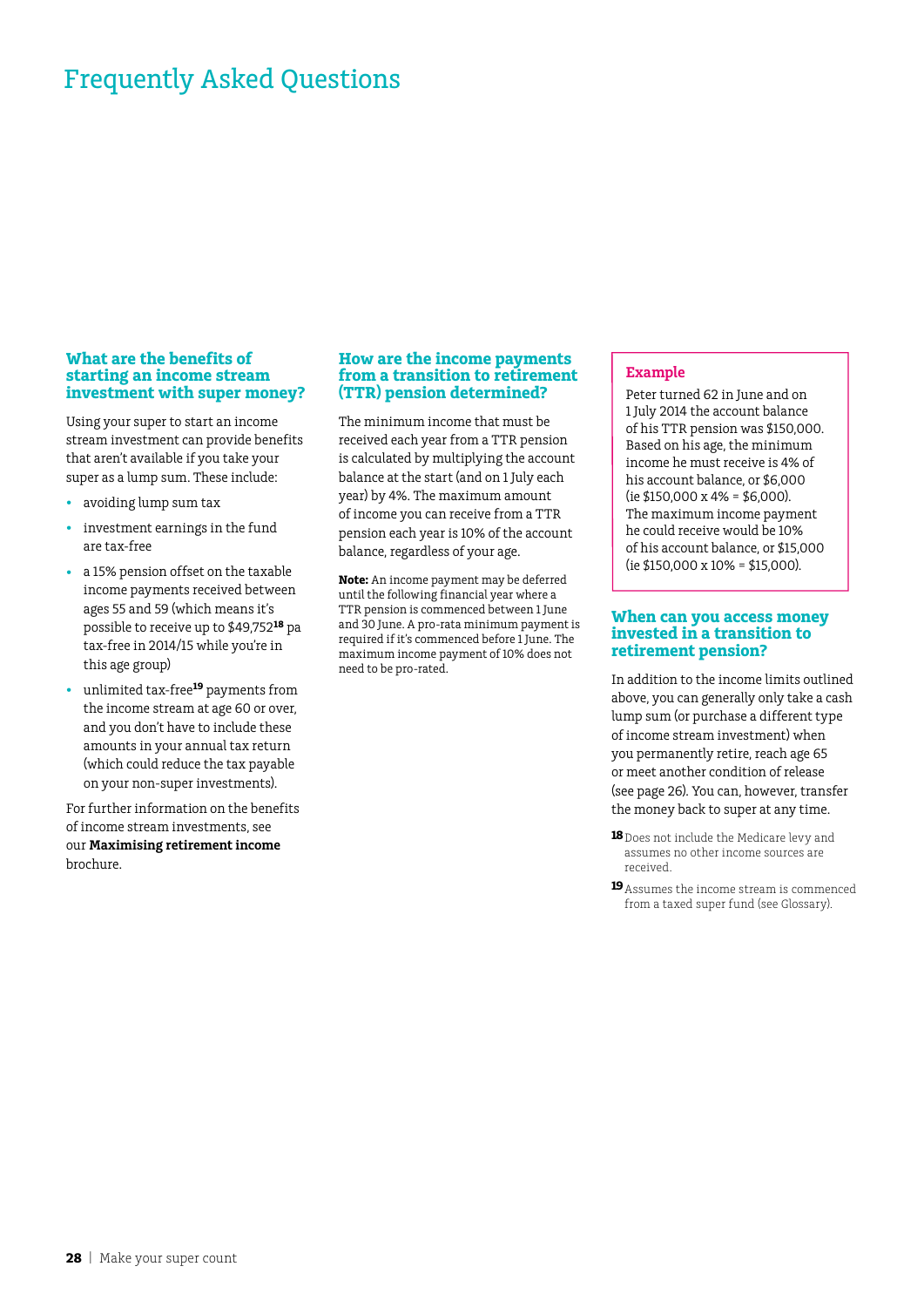# **Glossary**

#### **A**

#### **Account based pension**

An account in which you can invest your super savings in exchange for a regular and flexible income.

#### **Assessable income**

Income, including capital gains, you receive before deductions.

#### **C**

#### **Capital gains tax (CGT)**

A tax on the growth in the value of assets or investments, payable when the gain is realised. If the assets have been held by an individual, trust or super fund for more than 12 months, the capital gain generally receives concessional treatment.

#### **Complying super fund**

A super fund that qualifies for concessional tax rates. A complying super fund must meet the requirements set down by law.

#### **Concessional contribution cap**

A cap that applies to certain super contributions. These include, but are not limited to:

- • personal contributions claimed as a tax deduction (where eligible), and/or
- • contributions from an employer (including salary sacrifice)

In 2014/15 the concessional contribution cap is:

| <b>Age on 30 June 2014</b>  | Cap      |
|-----------------------------|----------|
| 48 or under on 30 June 2014 | \$30,000 |
| 49 or over on 30 June 2014  | \$35,000 |

From 1 July 2013, excess concessional contributions are treated as assessable income and taxed at your marginal tax rate. You have the choice to have up to 85% of excess concessional contribution amount refunded, after allowing for 15% concessional contributions tax already paid by the super fund. The excess concessional contribution charge applies due to the timing difference between when you make the contribution and the assessment by the Australian Taxation Office.

If you have the excess concessional contributions refunded, it no longer counts against your cap. If you retain the excess concessional contribution in your super fund, the excess amount counts against the cap and also against the nonconcessional contribution cap.

#### **Condition of release**

Circumstance upon which you can withdraw your super benefits (see FAQs).

**D**

#### **Dependant for tax purposes**

Those people eligible to receive unlimited tax-free lump sum payments from a super fund in the event of a fund member's death. Includes a spouse (legally married or de facto including same sex), a former spouse, minor children, a financial dependant and a person in an interdependency relationship with the deceased.

#### **Discretionary master trust**

A type of super fund that offers similar investment flexibility to a self-managed fund without the burden of having to be a trustee.

#### **Disposal of asset**

When an asset changes ownership, which can include means other than through sale (eg by gift). Relates to capital gains tax.

#### **E**

#### **Eligible employment**

Broadly, any work that classifies you as an employee for Superannuation Guarantee purposes.

#### **Employment termination payment (ETP)**

A payment made by an employer to an employee on termination of employment. Examples can include a redundancy payment exceeding the tax-free amount, accrued sick leave or an ex gratia payment.

#### **F**

#### **Fringe benefit**

A benefit provided to an employee by an employer in respect of employment. Super contributions made by an employer to a complying super fund are excluded from Fringe Benefits.

#### **Fringe Benefits Tax (FBT)**

A tax payable by an employer on the taxable value of certain fringe benefits received as an employee. The current rate of tax is 47%. From 1 April 2015, this rate will increase to 49% as a result of the Temporary Budget Repair Levy.

#### **G**

#### **Gainfully employed**

Employed or self-employed for gain or reward in any business, trade, profession, vocation, calling, occupation or employment.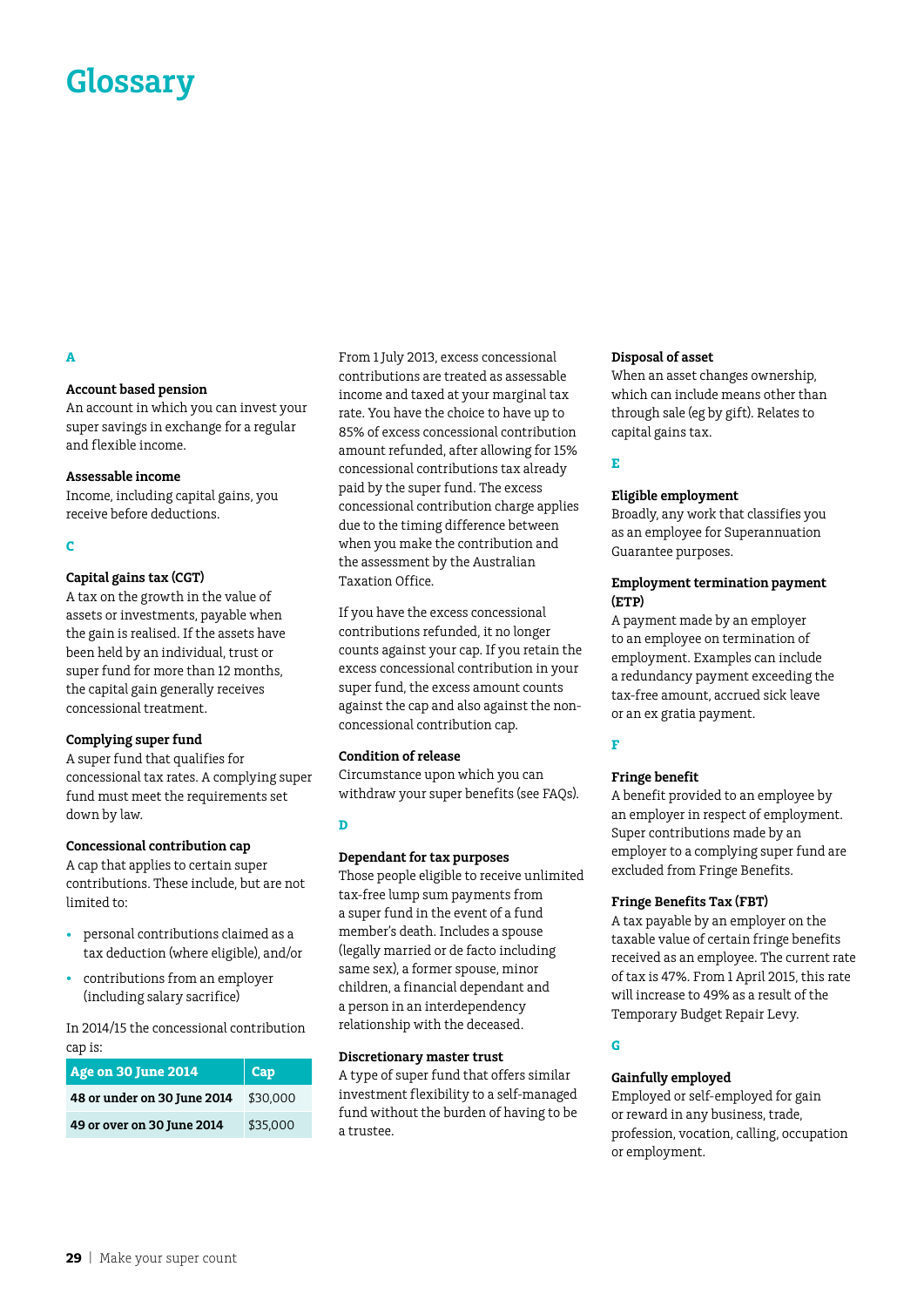## Glossary

#### **Income stream**

An investment that provides a regular income, such as an account based pension or transition to retirement pension.

#### **In specie contribution**

The contribution of an asset into super rather than cash. It's achieved by transferring ownership of the asset to the super fund. Only certain types of assets can be transferred.

#### **M**

#### **Mandatory employer contributions**

Super contributions an employer is required to make on your behalf by law. Includes Superannuation Guarantee (SG) contributions and employer contributions required under an industrial award or certified agreement.

#### **Marginal tax rate**

The stepped rate of tax you pay on your taxable income (see FAQs).

#### **N**

#### **Non-concessional contribution cap**

A cap that applies to certain super contributions. These include, but are not limited to, personal aftertax contributions made and spouse contributions received. In 2014/15, the cap is \$180,000. However, if you are under age 65 at some point during the financial year, it maybe possible to contribute up to \$540,000 in 2014/15, provided your total non-concessional contributions in that financial year, the last two proceeding years, and the following two financial years, do not exceed \$540,000. If the cap is exceeded, excess contributions will be taxed at a penalty rate of 49%.

#### **P**

#### **Pension offset**

A tax offset of 15% on the taxable income payments received from an income stream investment between the ages of 55 and 59. The offset is also available before age 55 if death and disability benefits are paid as an income stream.

#### **Personal after-tax super contribution**

A super contribution made by you from your after-tax pay or savings.

#### **Preservation age**

The age at which you can withdraw your preserved super benefits – between 55 and 60, depending on your date of birth (see FAQs).

#### **Preserved benefits**

Benefits that must be kept in the super system and cannot be withdrawn until you meet a condition of release (see FAQs).

#### **R**

#### **Reportable employer super contributions**

Certain super contributions (such as salary sacrifice) that must be identified by an employer and included on an employee's Payment Summary.

#### **Restricted non-preserved benefits**

Benefits that can be withdrawn on termination of employment, provided your employer has contributed into the fund. These benefits are also available if you meet another condition of release (see FAQs).

#### **Rollover**

When you move your super benefits directly to another super fund.

#### **S**

#### **Salary sacrifice**

An arrangement made with an employer where you forgo part of your pre-tax salary in exchange for receiving certain benefits (eg super contributions).

#### **Self-employed**

To qualify as self-employed, you need to receive less than 10% of your assessable income, less business deductions, reportable fringe benefits and reportable employer super contributions from eligible employment.

#### **Self-managed super fund (SMSF)**

A super fund with fewer than five members, where generally all members are trustees of the fund and all trustees are members.

#### **Spouse contribution**

An after-tax super contribution made on behalf of an eligible spouse (see FAQs).

#### **Superannuation Guarantee (SG) contributions**

The minimum super contributions an employer is required to make on behalf of eligible employees is 9.5% of ordinary times earnings in (2014/15) up to the maximum super contribution base limit of \$49,430 (2014/15) per quarter.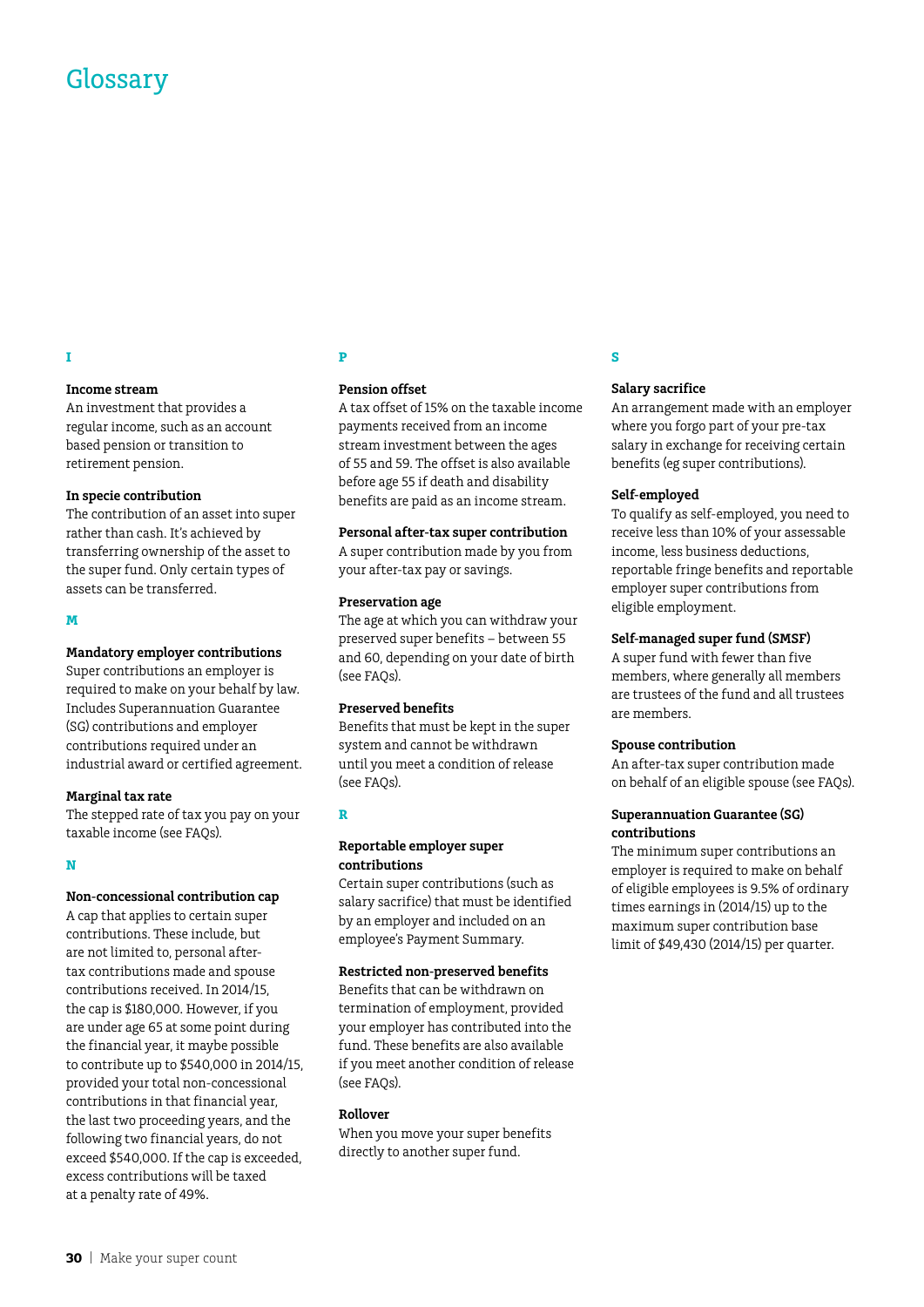## **Glossary**

#### **T**

#### **Tax deduction**

An amount that is deducted from your assessable income before tax is calculated.

#### **Tax free component**

That part of a super benefit that is received tax-free.

#### **Tax offset**

An amount deducted from the actual tax you have to pay (eg franking credits).

#### **Taxable component**

The remainder of a super benefit after allowing for the tax free component. The amount of tax payable on the taxable component may depend on the manner in which the benefit is received (ie lump sum or income stream), the age of the recipient, the dependency status of the beneficiary (death benefits only) and the size of the benefit.

#### **Taxable income**

Income, including capital gains, you receive after allowing for tax deductions.

#### **Taxed super fund**

A super fund that pays tax on contributions or earnings in accordance with the standard superannuation tax provisions.

#### **Transition to retirement pension**

An income stream investment that can be commenced without retiring or meeting a condition of release, after reaching your preservation age.

#### **U**

#### **Unrestricted non-preserved benefits**

Benefits that have met a condition of release and therefore can be withdrawn from a super fund at any time.

#### **V**

#### **Voluntary employer contributions**

Include salary sacrifice contributions and contributions made by an employer that are discretionary.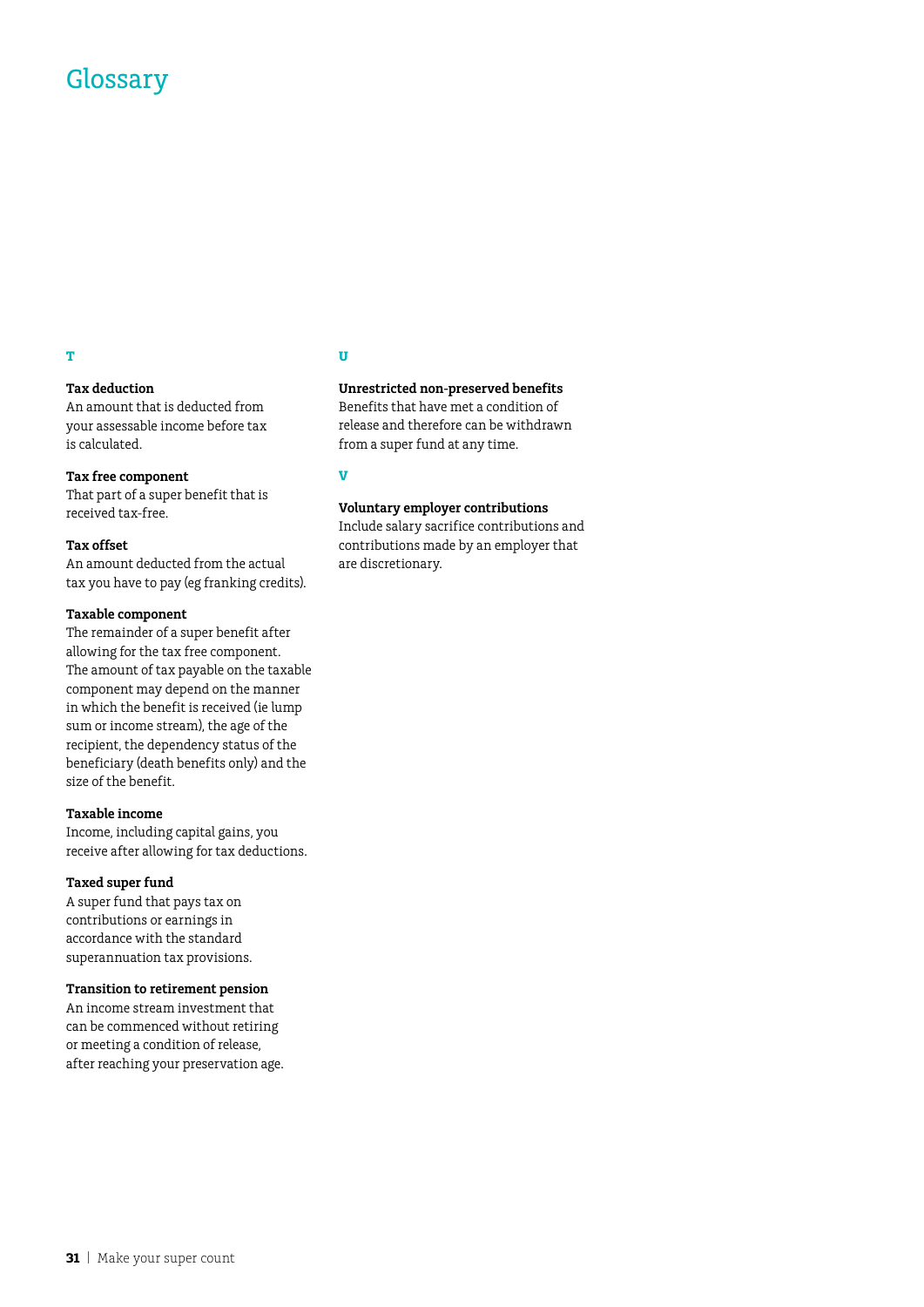# **MLC has a range of other smart strategy guides**

Ask your financial adviser for more details.



**Smart strategies for protecting you and your family**



**Smart strategies for your retirement**



**Smart strategies for protecting business owners**



**Smart strategies for reducing aged care costs**



**Smart strategies for using debt**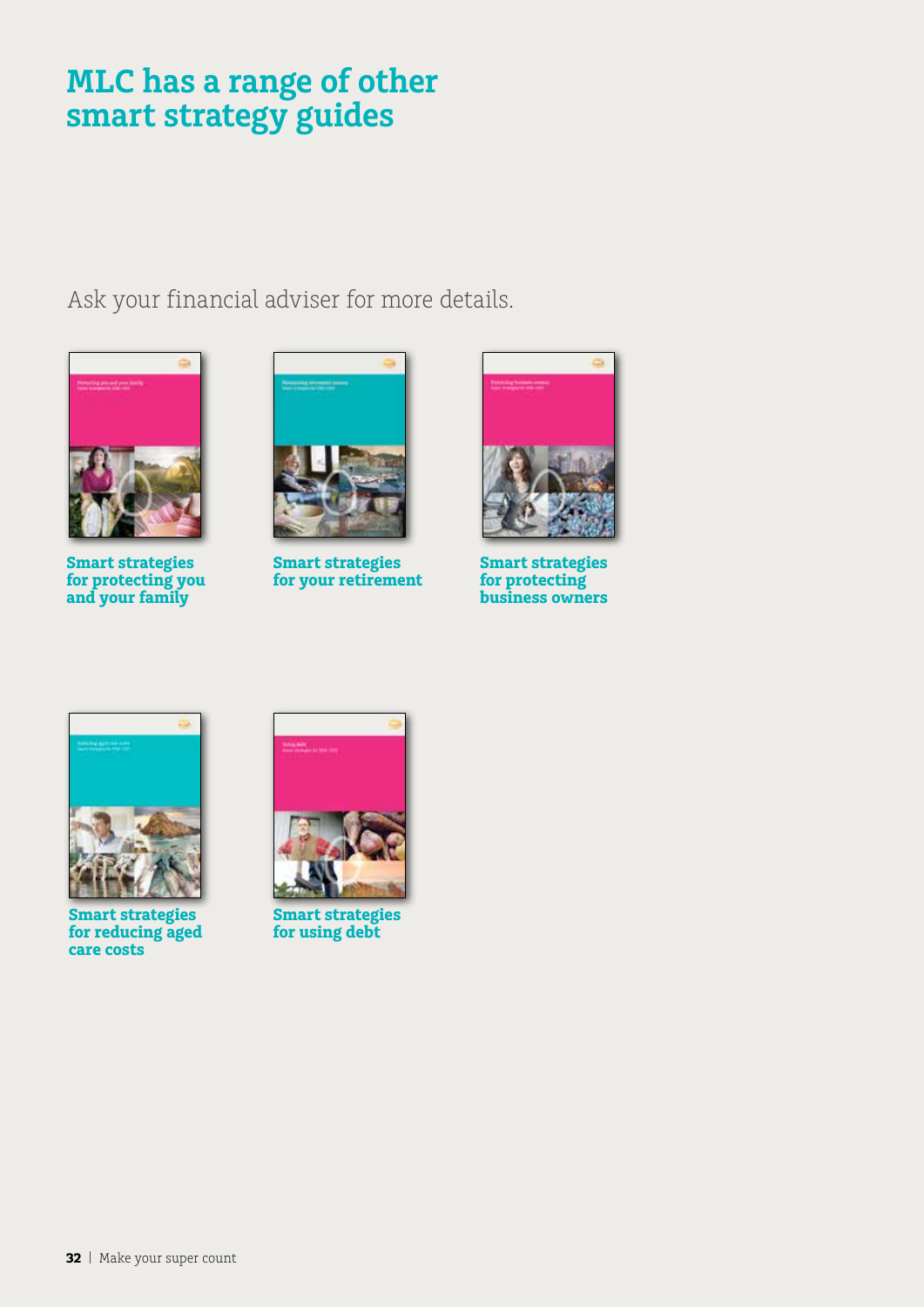# **Your notes**

| — |
|---|
| — |
| - |
|   |
|   |